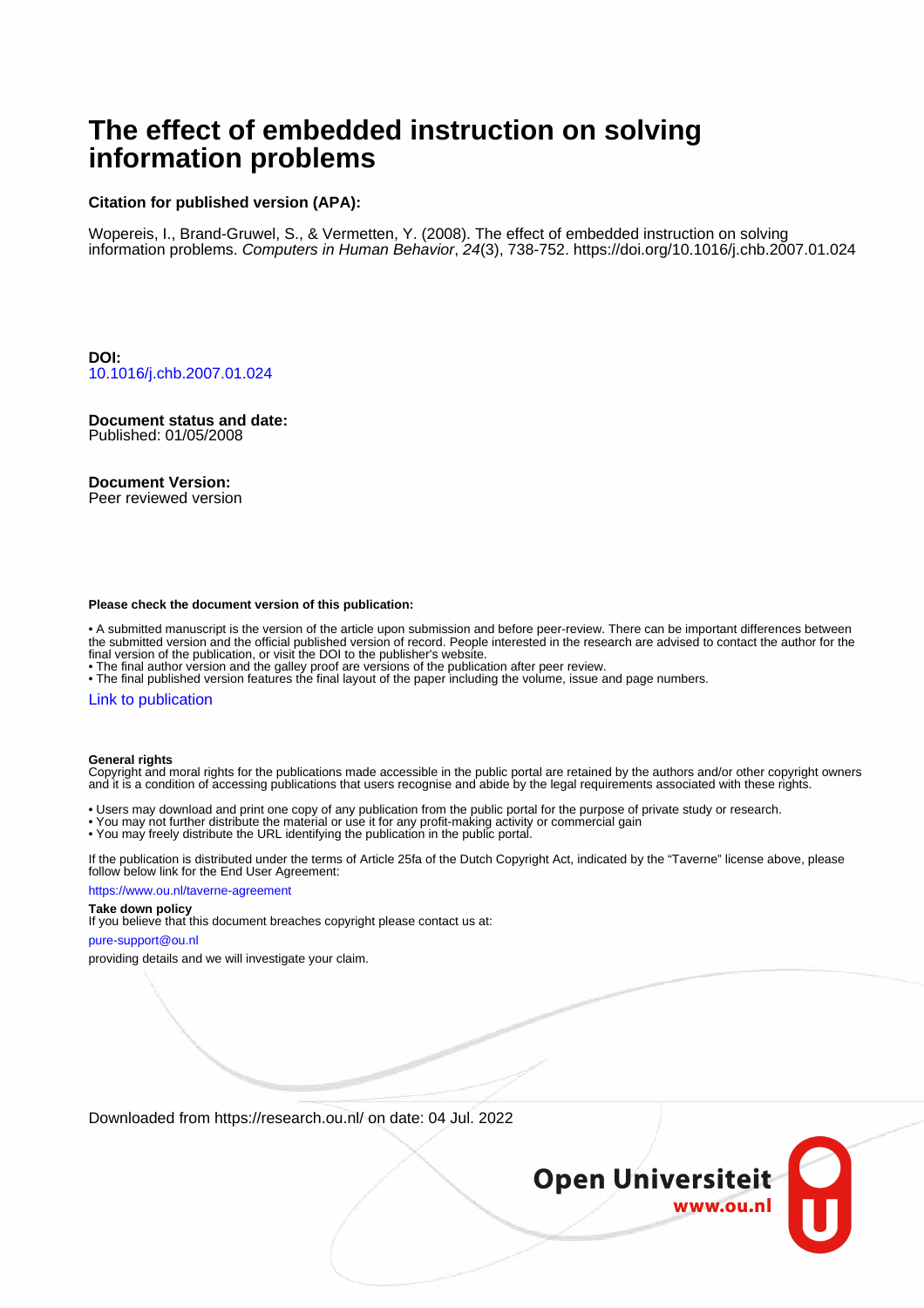**This is a pre-print of:** 

**Wopereis, I., Brand-Gruwel, S., & Vermetten, Y. (2008). The effect of embedded instruction on solving information problems.** *Computers in Human Behavior***,** *24***, 738-752***.* 

**Copyright Elsevier; available online at http://www.elsevier.com/wps/find/journaldescription.cws\_home/759/description#description** 

## **The effect of embedded instruction on solving information problems**

Iwan Wopereis and Saskia Brand-Gruwel Open University of the Netherlands Yvonne Vermetten NHTV Breda University of Professional Education, The Netherlands

Correspondence concerning this paper should be addressed to Iwan Wopereis, Open University of the Netherlands, Educational Technology Expertise Center, PO Box 2960, 6401 DL Heerlen, The Netherlands. E-mail: iwan.wopereis@ou.nl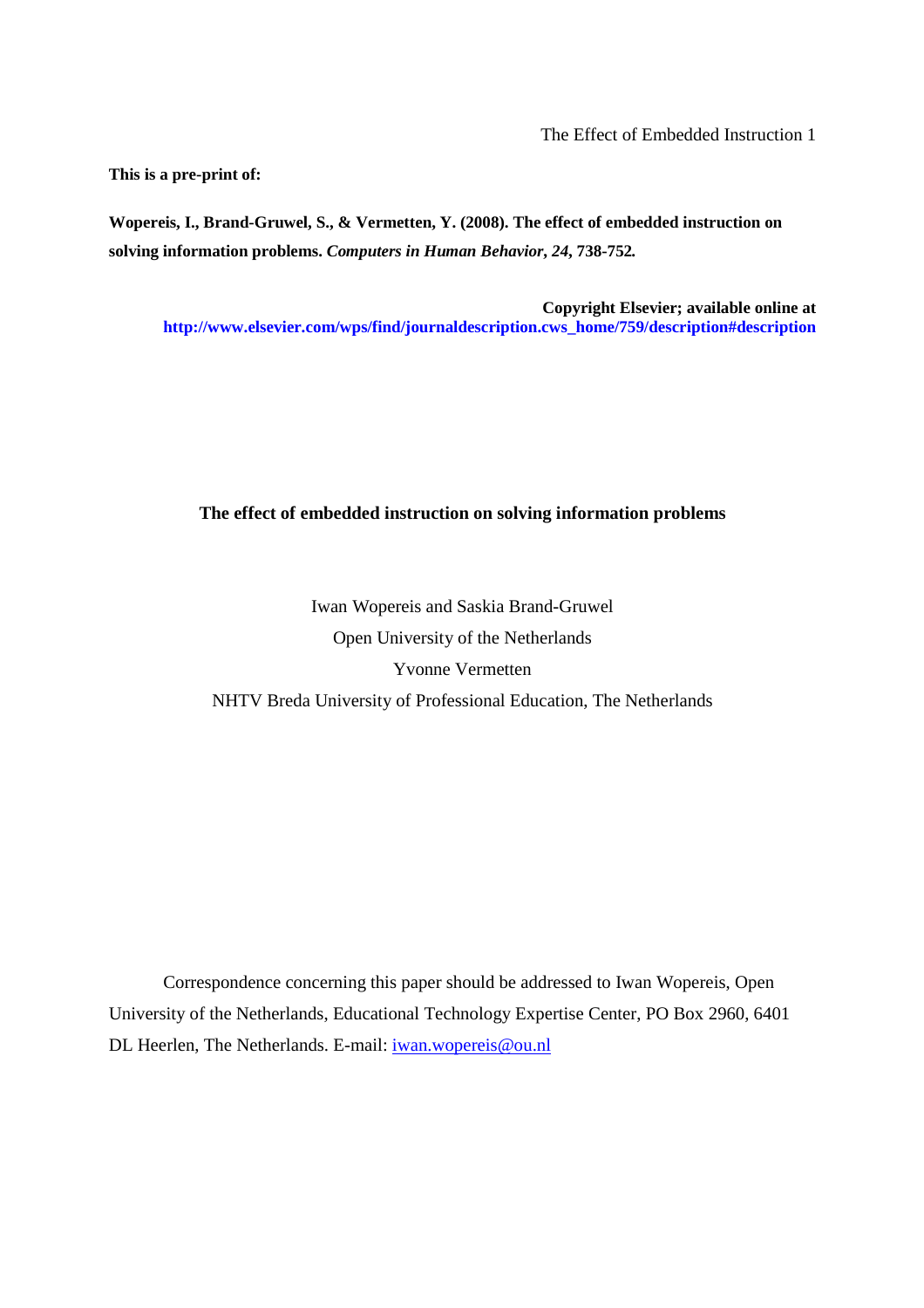#### Abstract

In higher education students are often faced with information problems: tasks or assignments that require them to identify information needs, locate corresponding information sources, extract and organize relevant information from each source, and synthesize information from a variety of sources. Explicit and intensive instruction is necessary, because solving information problems is a complex cognitive skill. In this study instruction for Information Problem Solving (IPS) was embedded in a competence and web-based course for distance education students about research methodology in the field of Psychology. Eight of the sixteen students following this course received a version of the course with embedded IPS instruction. The other half received a variant of the course without extra IPS instruction. The analysis of the thinking aloud protocols revealed that after the course students in the experimental condition regulate the IPS process more often than students in the control condition. They also judged the information found more often.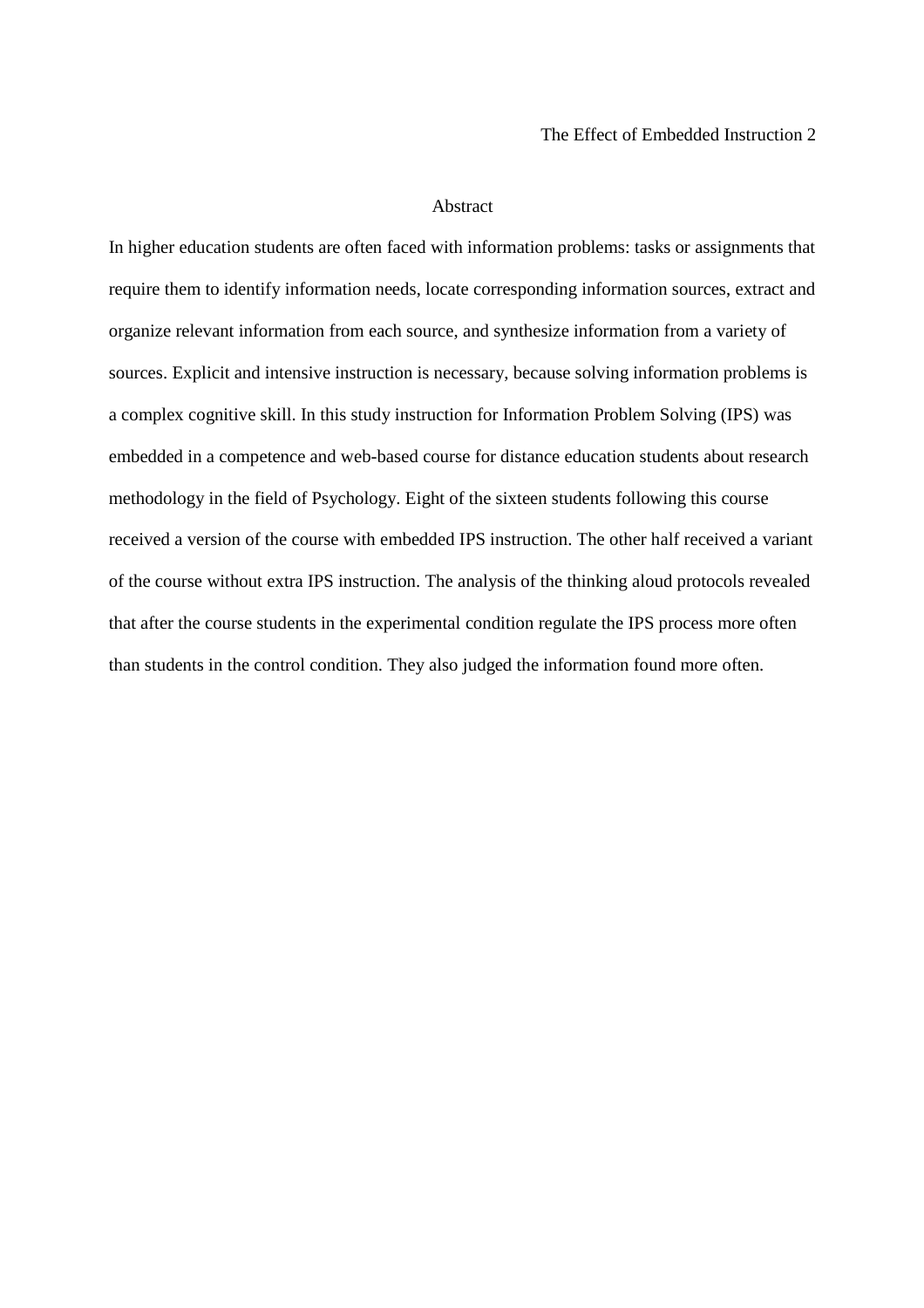#### Introduction

In modern society both in personal and professional life the ability to tackle information problems is increasingly important. Rapid technological change and proliferating information sources make that individuals more than ever before require abilities that enable them to identify information needs, to locate corresponding information sources, to extract and organize relevant information from each source, and to synthesize information from a variety of sources into cogent, productive uses. This set of interrelated abilities is referred to as Information Seeking (Kuhlthau, 1991, 1993, 2004; Marchionini, 1995; Vakkari, 1999; Wallace, Kupperman, Krajcik, & Soloway, 2000; Wilson, 1999), Information Literacy (Association of College and Research Libraries [ACRL], 2000; Bawden, 2001; Todd, 1995) or Information Problem Solving (Eisenberg & Berkowitz, 1990, 1992; Eisenberg & Johnson, 2002; Land & Greene, 2000; Moore, 1995; Wolf, Brush, & Saye, 2003) and –as an entity– is regarded an essential contemporary skill. The skill – as from now denominated in this paper as Information Problem Solving (IPS) – is considered complex, since it (a) includes a substantial number of constituent skills and (b) comprises constituent skills that involve conscious cognitive processing (cf. Van Merriënboer, 1997). Figure 1 presents the IPS skill and its scope. This representation is the result of a literature study and a series of principled skill decompositions (see Brand-Gruwel and Wopereis (2006), Brand-Gruwel, Wopereis, and Vermetten (2005), Feddes, Brand-Gruwel, Vermetten, and Wopereis (2003), and Walraven, Brand-Gruwel, and Boshuizen (this issue) for comprehensive analyses). It shows the complex nature of IPS and emphasizes the importance of higher-level strategies for controlling the execution of the constituent skills by making regulation as a distinct constituent skill category explicit. Especially when information problems are complex or ill-structured, the ability to regulate (orientation, steering, monitoring, and testing) is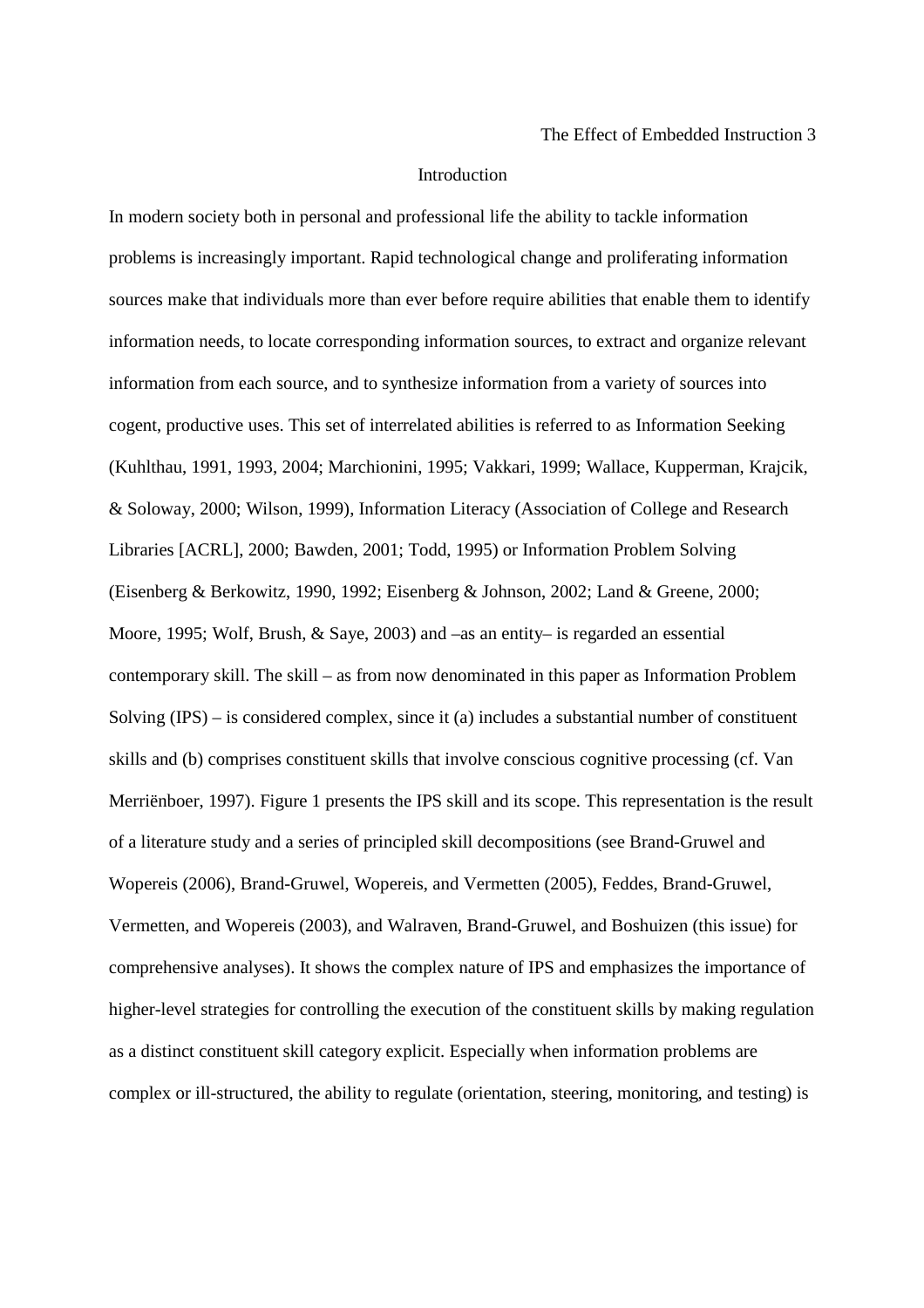increasingly important (Hill, 1999; Hill & Hannafin, 1997; Rogers & Swan, 2004, Stadtler & Bromme, 2005, this issue).

#### Insert Figure 1 about here

The complexity of IPS can be illustrated by zooming in on the concept *information problem*. Just as 'normal' problems, information problems can be described in view of four elements: (a) an initial state, (b) a goal state, (c) a solution that enables the transition from the given state to the goal state, and (d) the problem solving process itself (cf. Newell & Simon, 1972). In case of an information problem, the initial state of the problem is an information need, the goal state is the situation when this need is fulfilled (information is found, processed, and presented), the solution is a set or sequence of IPS strategies, and the (information) problem solving process itself is the application of this set or sequence. According to Jonassen (1997) problems can be located on a continuum from well-structured to ill-structured. A problem is well-structured when the initial state of a problem is well-defined, the goal state is known, and the procedure for solving the problem is clear-cut (Jonassen, 1997; Vakkari, 1999). For instance, in case of writing an essay on the world's tallest freestanding structures on land, the problem of not knowing the height of the Canadian National Tower in Toronto is well-structured and can easily be solved, since all elements of the information problem are clear. In this example the height of the tower (an unambiguous goal) is easily found by the execution of the following sequence of IPS strategies: (a) selection of a search engine (Google), (b) selection of keywords ('height', and 'Canadian National Tower'), (c) selection of source(s) from the Google results page (Wikipedia article about the CN Tower), and (d) selection of information within the article (553.5 meters).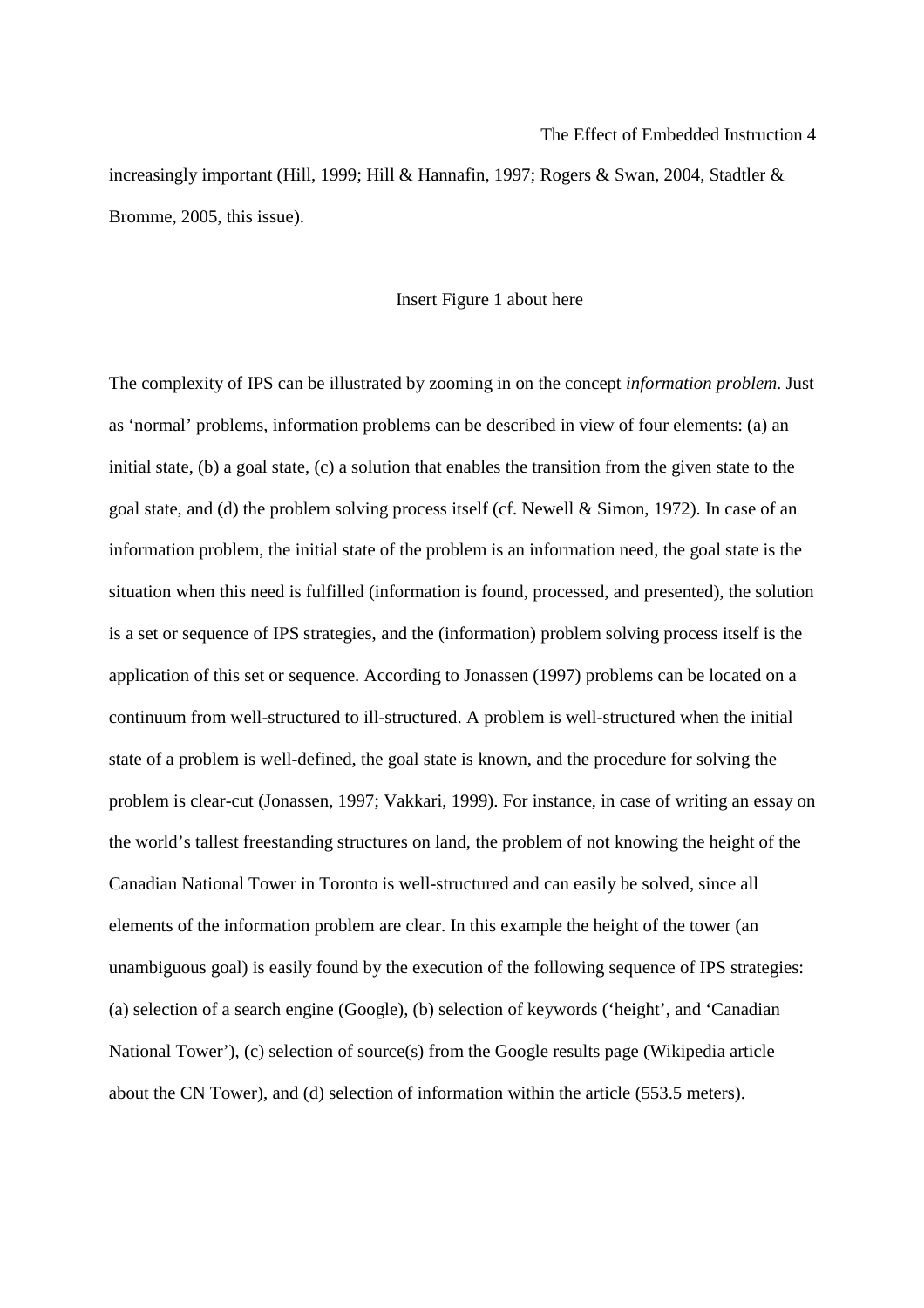According to Jonassen (2000) finding relevant information on the Internet, like the example mentioned, is an instance of a rule-using problem. The purpose of this type of problem is obvious: find the most relevant information in the least amount of time. It requires selecting search terms, constructing effective search arguments, implementing the search strategy, and evaluating the utility and credibility of information found. Jonassen (2000, p. 77) further argues that rule-using problems become decidedly more ill-structured in case multiple search strategies are possible.

When all the elements of a problem are unknown or vague, a problem is defined as unstructured (Vakkari, 1999) or ill-structured (Jonassen, 1997). In tasks where the problem structure is poor, the predeterminability of its information requirements (needs), process and outcome is low (Byström & Järvelin, 1995; Vakkari, 1999). These tasks are usually more demanding than the aforementioned example of a fact-finding task (cf. Jonassen, 2000; Lazonder, Biemans, & Wopereis, 2000). Research is a typical example of a task where the underlying information problem is ill-structured. For instance, in case of doing experimental research an important constituent of the task is a thorough examination of previous research on the topic at issue. A literature study is necessary in order to examine the domain of interest and to formulate new and interesting hypotheses. Although the initial state and goal state of an information problem within a literature study can be relatively clear-cut, the strategies for searching, selecting, processing, and presenting information are far more comprehensive and complex compared to well-structured fact-finding tasks.

In the present study we focus on the IPS skill that is firmly rooted in complex professional tasks (in the case at issue: doing psychological research where IPS is especially important with regard to literature search). In general, information problems central to complex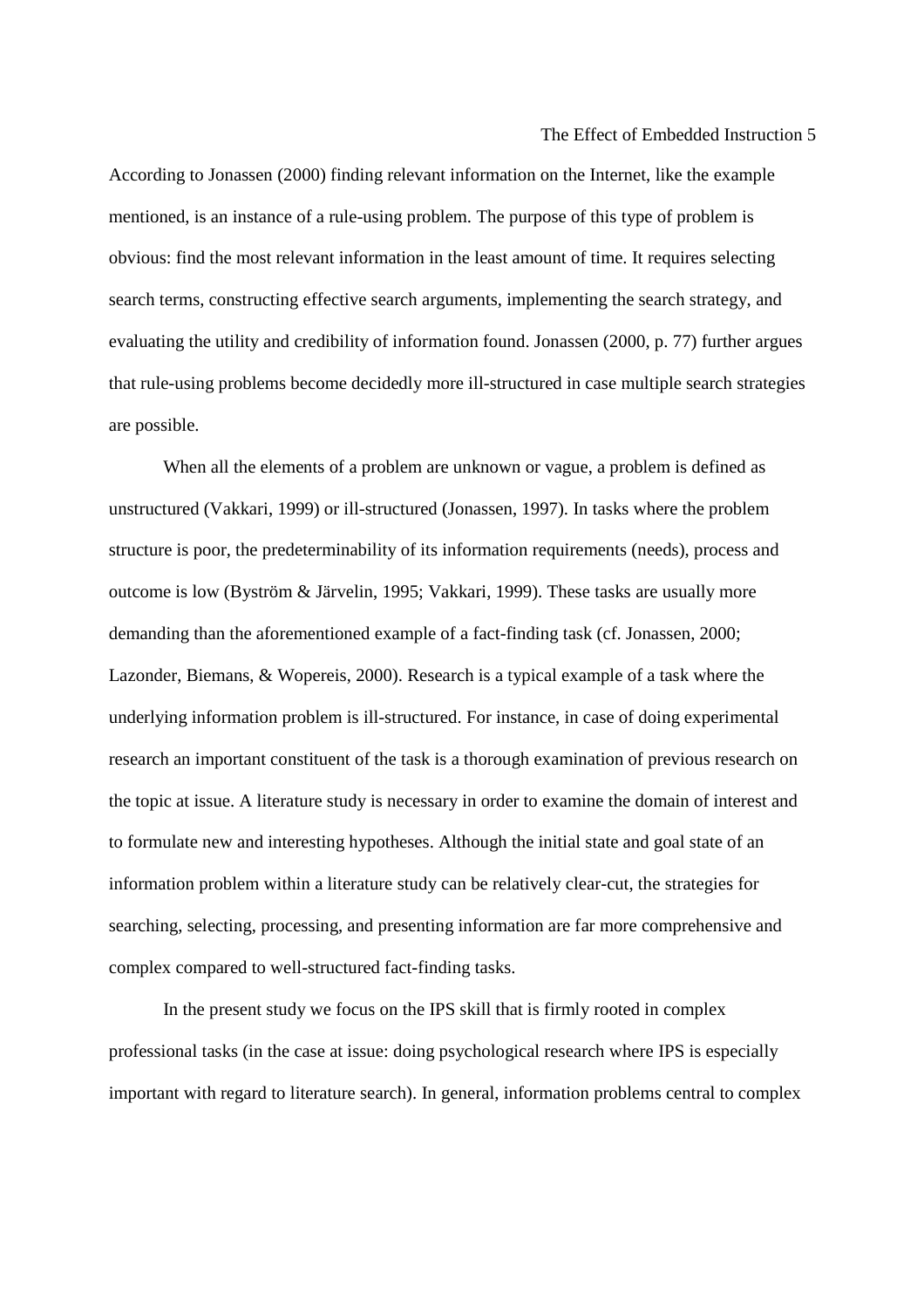professional tasks can be classified as ill-structured, since the information need (initial state of the problem) is mostly vague, the outcome is typically uncertain (cf. Jonassen, 2000), but above all, the set of IPS strategies that can be applied to solve the problem is large. Selecting the appropriate strategies, monitoring the execution of strategies, and evaluating the results of applied strategies for solving information problems requires regulation skills. These skills are crucial for IPS and even on a (professional) university level the ability to regulate the IPS process cannot be taken for granted. Brand-Gruwel et al. (2005), and Stadtler and Bromme (2005, this issue) therefore recommend extensive IPS training with a focus on regulation or metacognitive skills.

In (higher) education it is increasingly recognized that explicit IPS instruction is needed to achieve an adequate level of IPS expertise (ACRL, 2000; Johnston & Webber, 2003; Larkin & Pines, 2005; Moore, 2002; Walton & Archer, 2004). However, in cases where IPS instruction is a part of the curriculum, the way it is designed and integrated differs and it is questionable whether these different kinds of instruction are equally effective. In this study the effect of welldesigned and well-integrated IPS instruction is the focus of research. Before we expand on the focus of research, two important principles of instruction for learning complex cognitive skills will be briefly discussed.

Recent instructional theories emphasize the importance of authentic learning tasks as the driving force for learning (Merrill, 2002; Reigeluth, 1999; Van Merriënboer, 1997, 2001, 2007; Van Merriënboer, Kirschner, & Kester, 2003; Van Merriënboer & Sweller, 2005). Authentic learning tasks are based on real-life tasks and are aimed at the integration of knowledge, skills, and attitudes necessary for effective 'overall' task performance. The knowledge, skills, and attitudes that constitute a complex cognitive skill should not be taught separately in different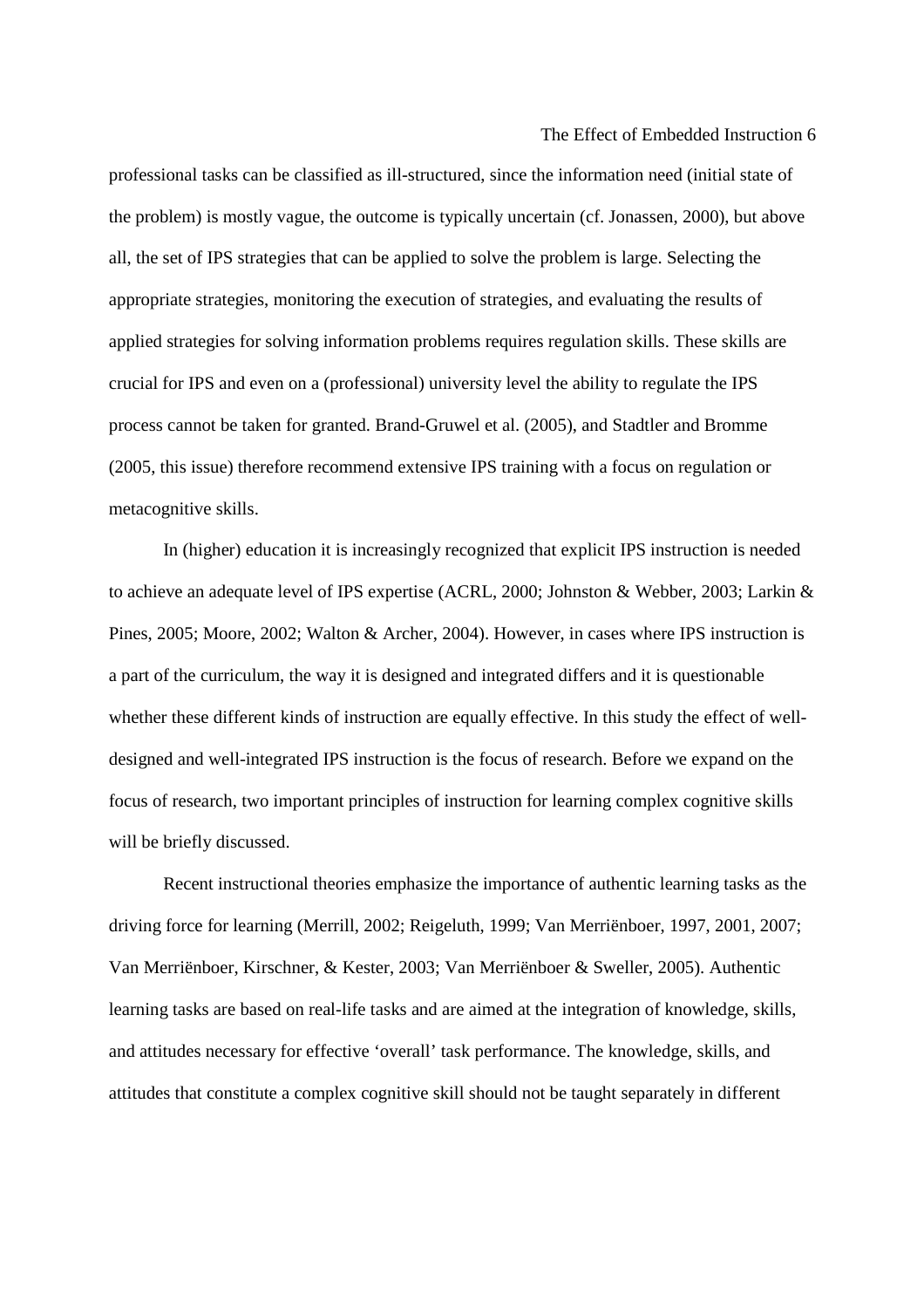instructional (sub) tasks, but integrative in so-called whole tasks (e.g., projects, problem based learning tasks, etcetera). According to Van Merriënboer (1997, 2007) the expression that the sum is more than its parts holds for learning complex cognitive skills. Brown (1997) argues that authentic tasks motivate students and stimulate students' active involvement. In (higher) education, learning tasks should therefore mimic the tasks students will encounter in their professional, post-educational life. In other words, the first principle of instruction says that whole (and real-life) professional tasks should be the point of departure for instruction. Skills like *defining an information problem*, *searching information*, or *presenting information*, should not be taught in separate instructional units, but together and in concord with other constituent skills of the professional task (e.g., higher order skills like critical thinking and reasoning or statistical skills).

A recognized risk of the 'whole task' principle is that learners get overwhelmed by the complexity of the task (Van Merriënboer et al., 2003). Especially novice learners find it difficult to carry out whole tasks (Nadolski, Kirschner, & Van Merriënboer, 2006). Hence, for learning to occur it is important to support the learner and provide tools or strategies that scaffold the learning process. Scaffolding can be regarded as another principle of instruction and includes a combination of performance support and fading (Collins, Brown, & Newman, 1989; Van Merriënboer et al., 2003). One approach to scaffold the learning process is the use of *process worksheets* (Hummel, Paas, & Koper, 2004; Mettes, Pilot, & Roossink, 1981; Van Merriënboer, 1997). According to Nadolski et al. (2006) a process worksheet provides a systematic approach to problem solving for the whole learning task. It presents descriptions of the problem solving phases, and hints or rules of thumb that may help to successfully complete each phase. For an interesting example of a process worksheet, see Mettes et al. (1981).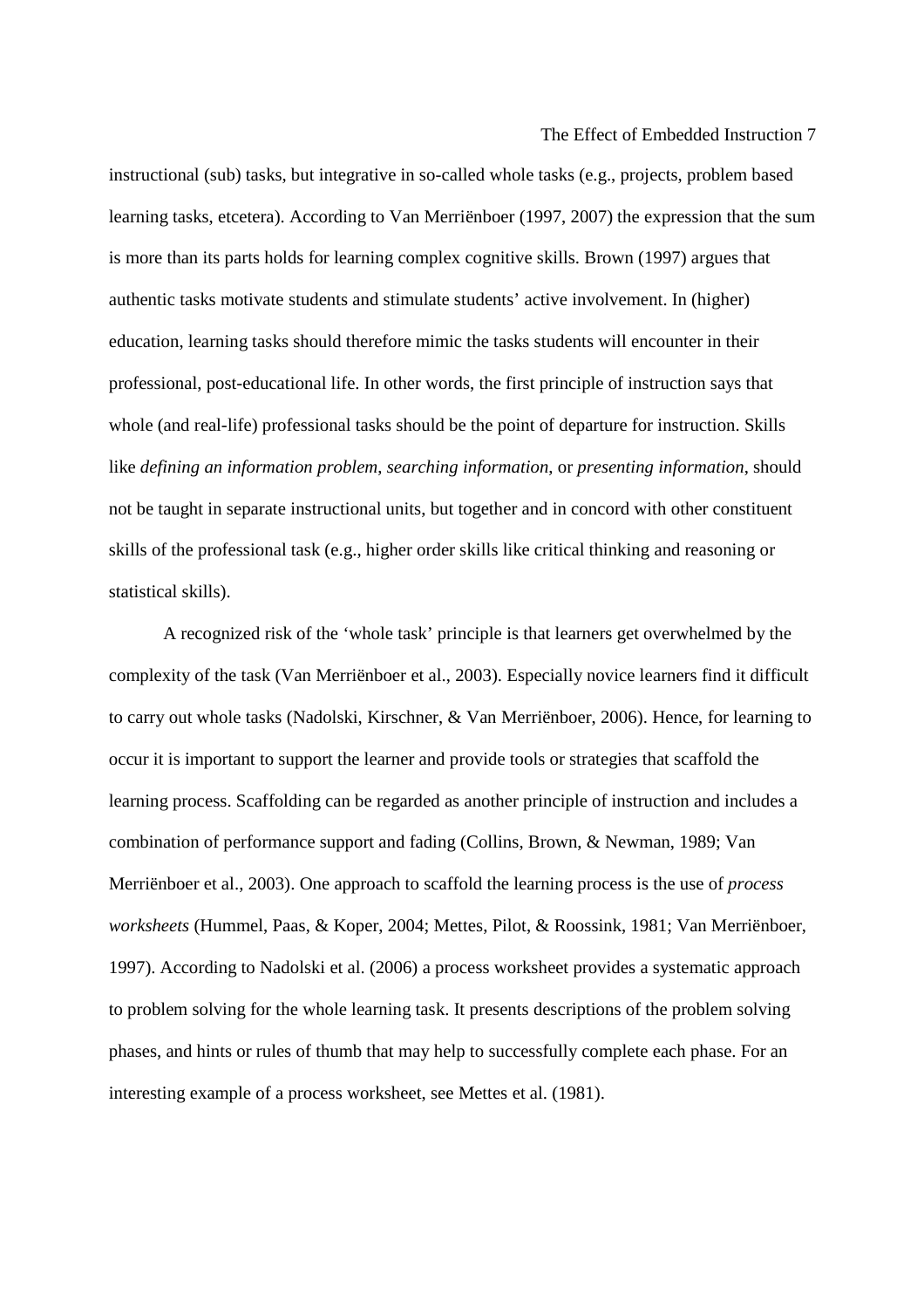Powerful scaffolds that can be added to process worksheets are so-called *driving questions.* Driving questions are open questions given at the start of a phase. They support the problem-solving process within the phases of whole learning tasks (Nadolski et al., 2006). In case these questions focus on regulation skills like orientation, monitoring, steering, and testing, they can be regarded as regulation tools. Regulation tools and strategies are important when learning the IPS skill that is firmly rooted in professional tasks (Brand-Gruwel et al., 2005; Lazonder, 2003; Stadtler & Bromme, 2005, this issue). In conclusion, process oriented support or scaffolds are essential in learning the IPS skill that is rooted in complex professional tasks and can be regarded an important principle of instruction. When instruction is mainly focused on the learner's processes of knowledge construction and utilization, the instruction is also defined as *process oriented instruction* (Vermunt, 1992, 1995; Vermunt & Vermetten, 2004).

In this introduction it is argued that IPS is complex and that it requires explicit and extensive training to reach an adequate level of expertise. In order to be effective it is argued that (a) instruction should focus on whole task learning where IPS instruction is embedded in professional task instruction ('whole task' as a first principle of instruction) and (b) that the instruction should be guided by process worksheets accompanied with driving questions ('scaffolding' as a second principle of instruction). The purpose of this research is to determine the effect of the embedded IPS instruction on IPS task performance. We hypothesize that students who receive the integrated instruction on IPS will execute the IPS skill and its constituent skills more intensively. Furthermore, we expect that students in the experimental condition regulate the IPS process more often, leading to better IPS performance.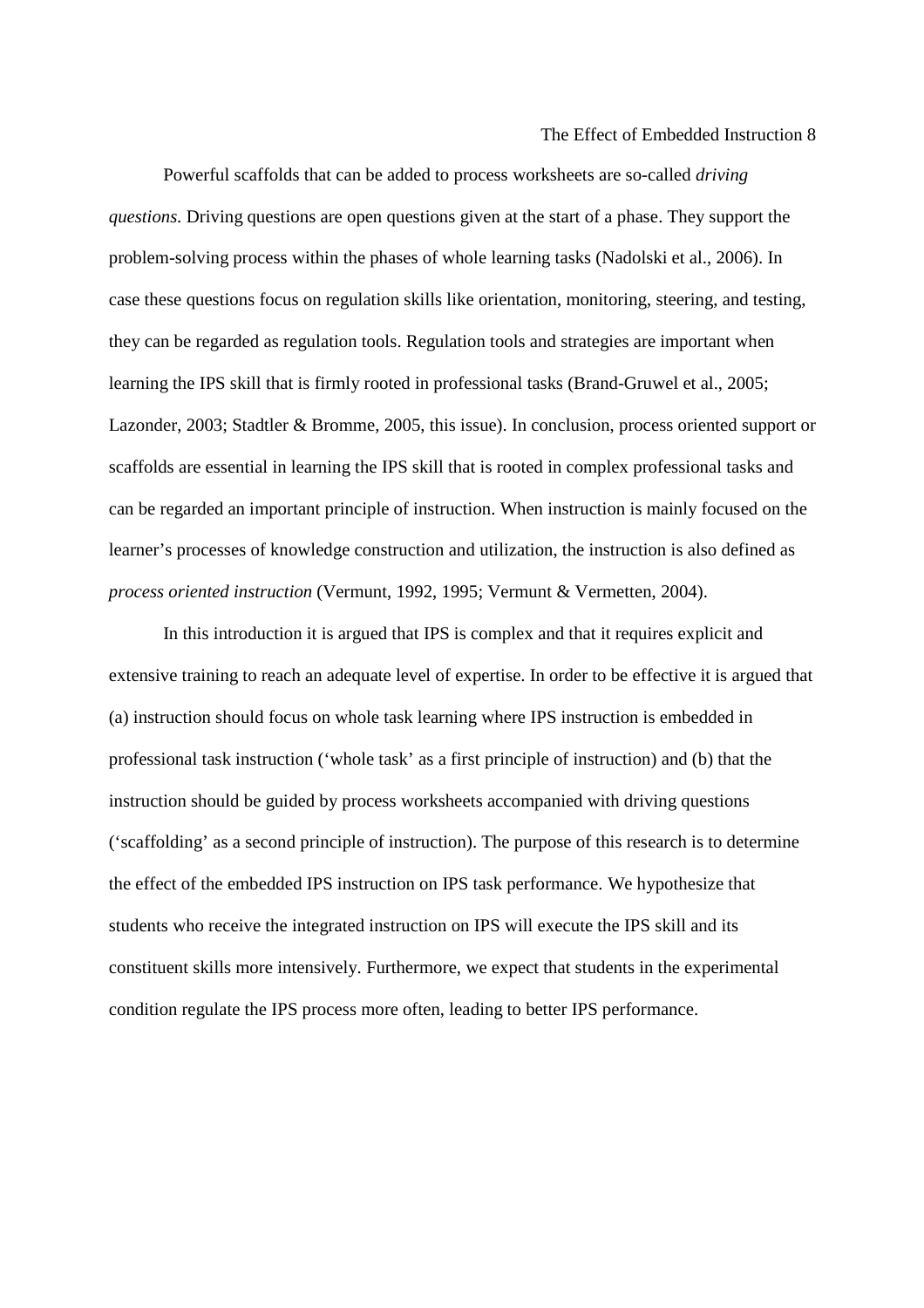#### Method

## *Participants*

 Sixteen Psychology students (15 female, 1 male; mean age 44.64, *SD*=6.90, range 38-65) from the Open University of the Netherlands (OUNL) participated in this study. The students started their study at different points in time, but had completed a similar number of units of credit before attending the course in which the study was situated.

## *Materials*

*Intervention.* At the Open University of the Netherlands a new innovative competencebased and web-based Psychology curriculum for research methodology has been developed (see Van Buuren & Giesbertz, 2000). In a virtual research center students learn the research competence by attending a series of research methodology courses where they are confronted with authentic tasks. Typical of each course is the whole task approach (Merrill, 2002; Van Merriënboer, 1997; Van Merriënboer & Sweller, 2005): in every course students learn to complete all phases of the research cycle by solving an authentic problem. In the beginning of the research methodology curriculum study tasks consist of simple realistic problems. At the end students are confronted with complex problems. This simple to complex instructional sequence is divided into twelve levels of complexity (called IMTO course 1 till 12; see Van Buuren & Giesbertz, 2000). The instruction for solving information problems was embedded in the IMTO-3 course. The study task in IMTO-3 was subdivided into eight assignments or sub-tasks. Students in the experimental condition received instruction on IPS in the second and eighth sub-task. During the first assignment students were introduced into the psychological subject of the course, i.e., 'attachment'. This psychological concept can be described as the tendency to seek closeness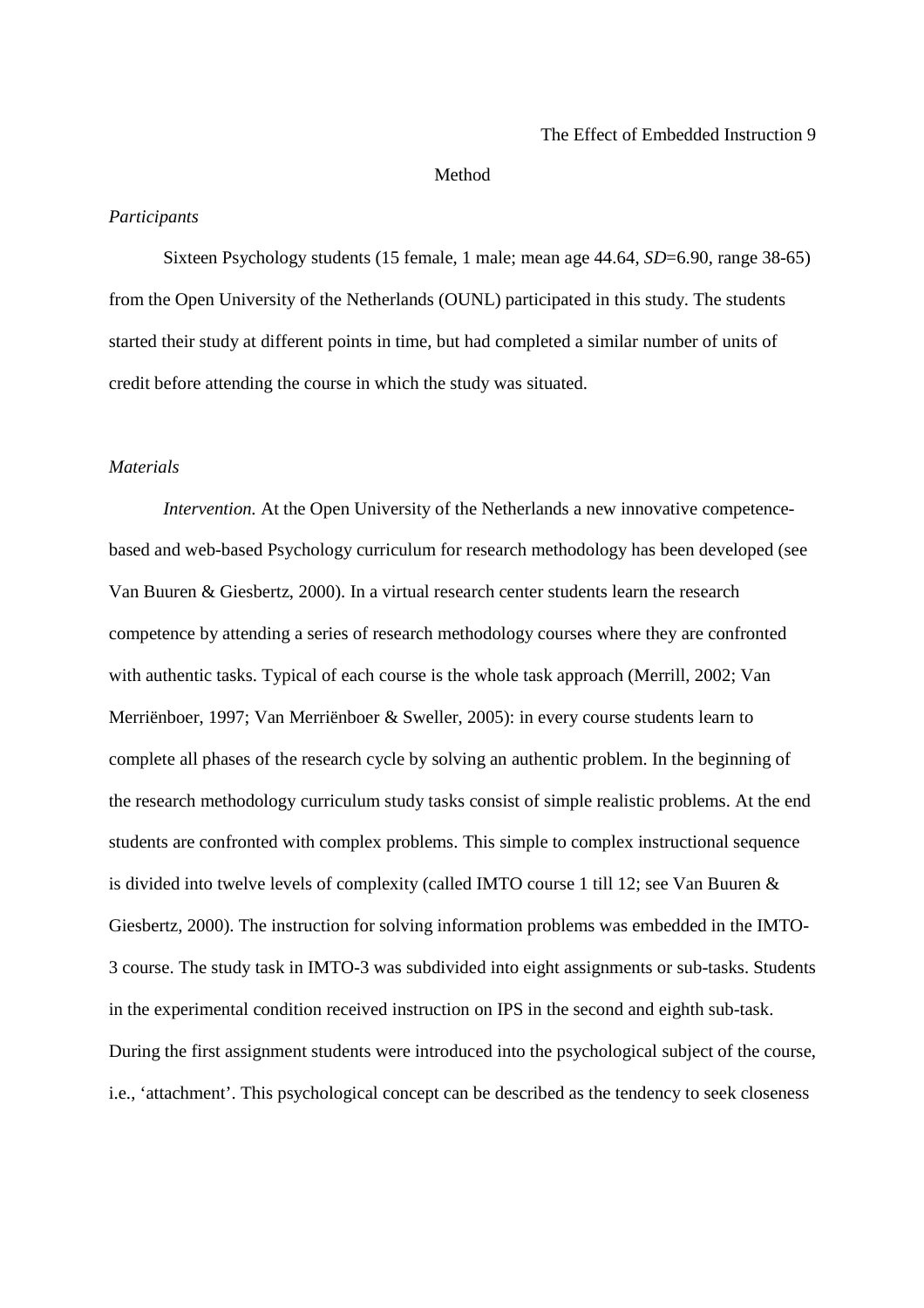to another person and feel secure when that person is present. The learning objective of the second sub-task was to seek and select information on the subject 'attachment'. Students were asked to search the Internet and visit the library, discuss in groups the articles found, and present the results. During this search for information, students from the experimental group were taught how to seek information efficiently. They got a reader with information about the steps to be taken and a process worksheet to guide them through the steps. For instance, on the worksheet students formulated a central question and defined the problem; they made a mind map about their prior knowledge of the content and had to structure the information found. In this worksheet reflective questions were also prominent. Students had to write down if a step was successful or if there were problems while going through the step. In the third and fourth assignments the students conducted statistical analyses. In the fifth assignment students performed a selfassessment. Students looked upon themselves as 'learners' and established how their research and information problem-solving skills developed over the course. The sixth and seventh assignments were again devoted to statistical analyses. In the last assignment students had to write a paper in which they described the literature and the research results. In this assignment experimental students again worked with a process worksheet in order to structure information found and to organize and present the information in a proper way. They made, for instance, an outline of the paper and decided which literature to use for the introduction of the paper. Again reflection questions had to be answered.

Research on collaborative learning shows that group learning fosters deep learning (cf. Johnson & Johnson, 2003). Therefore, in the new research methodology curriculum students performed the study tasks in groups of four. In order to promote group learning the students were offered tools for communication and document sharing. These tools –Outlook Express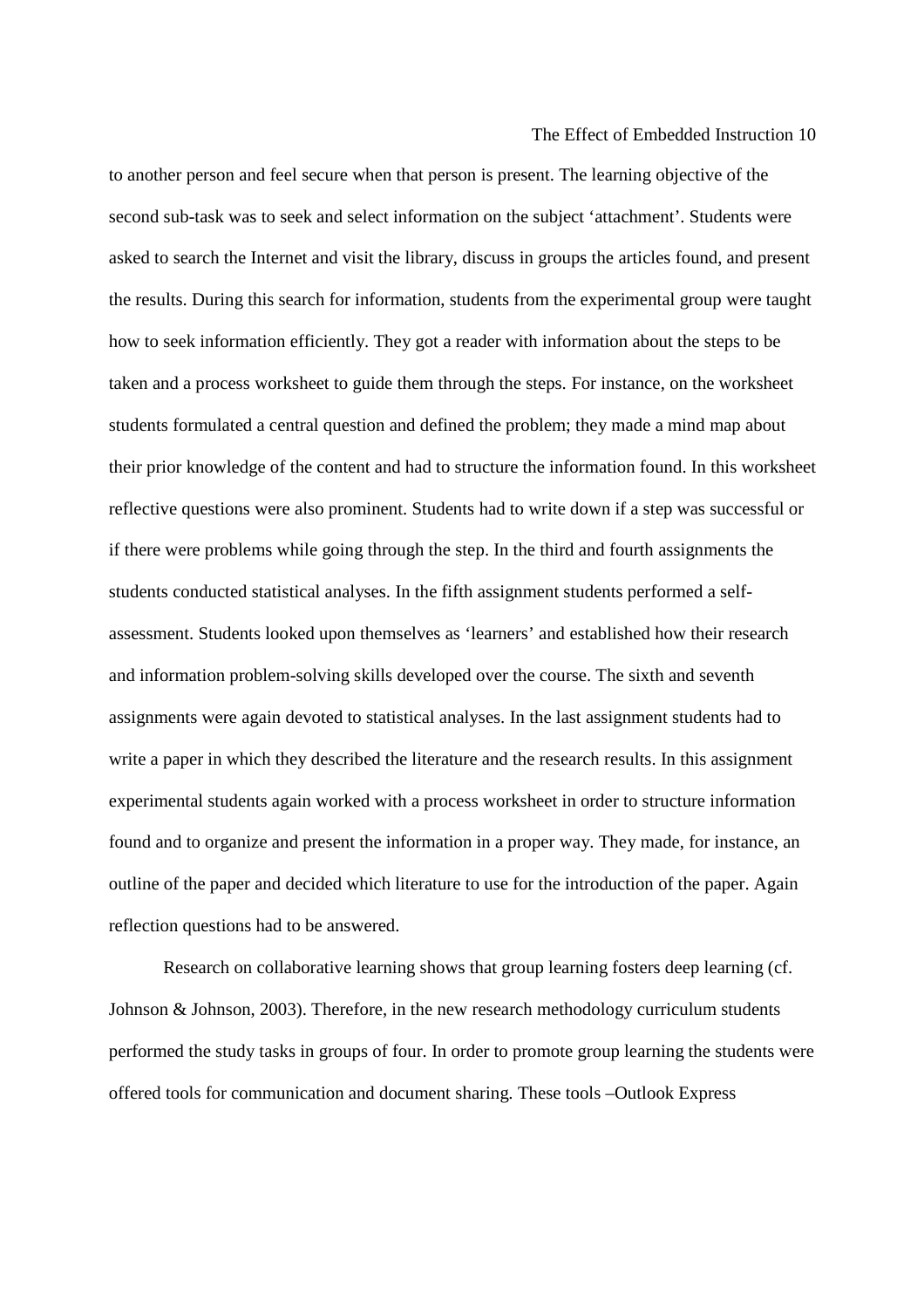Newsgroups for a-synchronous communication and document sharing and NetMeeting for synchronous communication– were part of the communication unit of the virtual research center. Besides the communication unit the virtual research center provided students with a study task information unit (for task descriptions, learning goals, and criteria for assessment) and a resource unit that contained procedural and supportive information for solving the study task.

*Tasks for measuring the information problem-solving skill*. During the pre-test and the post-test the participants were asked to solve an information problem while thinking aloud. The task description of the pre-test was: As a student you attend a course about 'the human memory'. There are different theories about why people's memory is not always reliable. You get the assignment to write an essay of 400 – 600 words about psychological explanations for the phenomenon remembering and the reliability of memory. The task description of the post-test was: As a student you attend a course about 'stress'. There are different theories about psychological factors that influence stress or burn out. You get the assignment to write an essay of 400 – 600 words about the relation between personal factors and excessive stressor burn out. These two topics were chosen because of the psychological content and the fact that the students did not have any education about the topics in their study. Students got one and a half hours to complete the task. During the completion they could use the Internet to gather information or refer to three psychological handbooks (Atkinson, Atkinson, Smith, & Bem, 1993; Gleitman, 1991; Roediger, Deutsch Capaldi, Paris, Polivy, & Herman, 1996) that were handed over. For writing the essay students were asked to use MS Word.

*Instrument to analyze the thinking aloud protocols*. An inductive-deductive method was used to develop the coding system for analyzing the thinking aloud protocols. The coding system was based on the protocols and the model described in the Introduction, and was tested and re-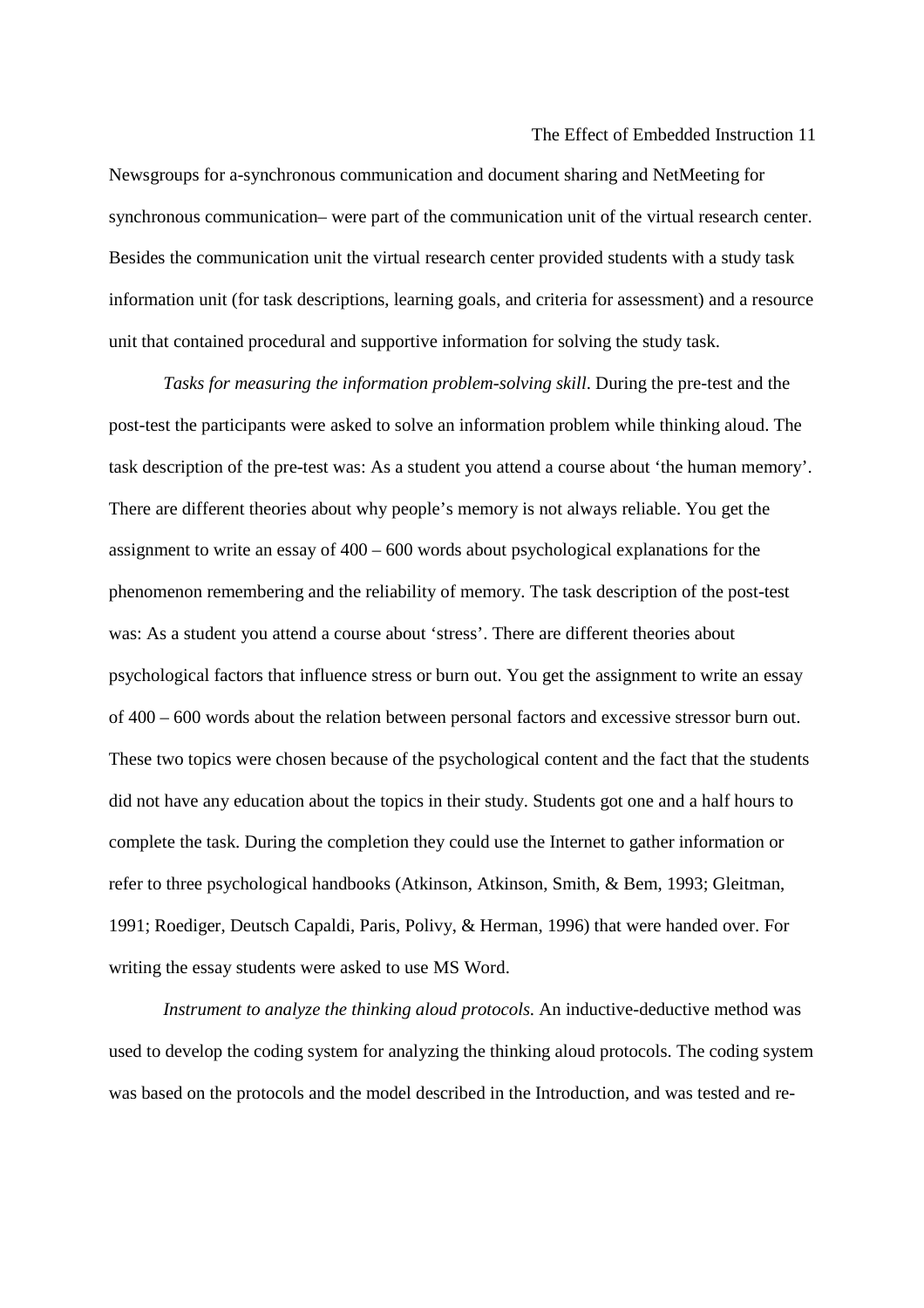adjusted in a few iterations. For scoring the protocols two kinds of codes were used: descriptive codes and interpretative codes (Miles & Huberman, 1994). Descriptive codes entail little interpretation and can be attributed to segments of the text in a straightforward way. Interpretative codes require more interpretation by the rater. The scoring system itself consisted of three types of categories, organized in three columns that were scored simultaneously. The first and second columns pertained to the constituent skills and their sub-skills. In the first column, the constituent skills of information problem solving were scored in an exclusive and exhaustive way. In the second column, the categories representing the sub-skills were scored. For instance, the skill 'define problem' consisted of four sub-skills: (a) read the task, (b) explain or concretize the problem, (c) activate prior knowledge, and (d) determine the task requirements. In the third column regulation of the process was scored. These categories could be scored independently of the scoring in both other columns. Regulation of the process included (a) monitoring and steering of one's own working process, (b) orientation on the process, and (c) testing of the results during and after the process. Each of these regulation components was divided in sub components. For instance orientation on the process consisted of: orientation on time, orientation on task, and orientation on the defined problem.

*Regulation ability questionnaire.* Vermunt (1992) developed a questionnaire for measuring students' learning style. For this study only the three scales concerning regulation activities were used. The scales were: self-regulation (10 items), external regulation (10 items) and lack of regulation (5 items). These scales give an idea about how people regulate their learning.

*Prior knowledge on searching information.* In order to measure the experiences of the students with searching literature in a library and while using Internet students received six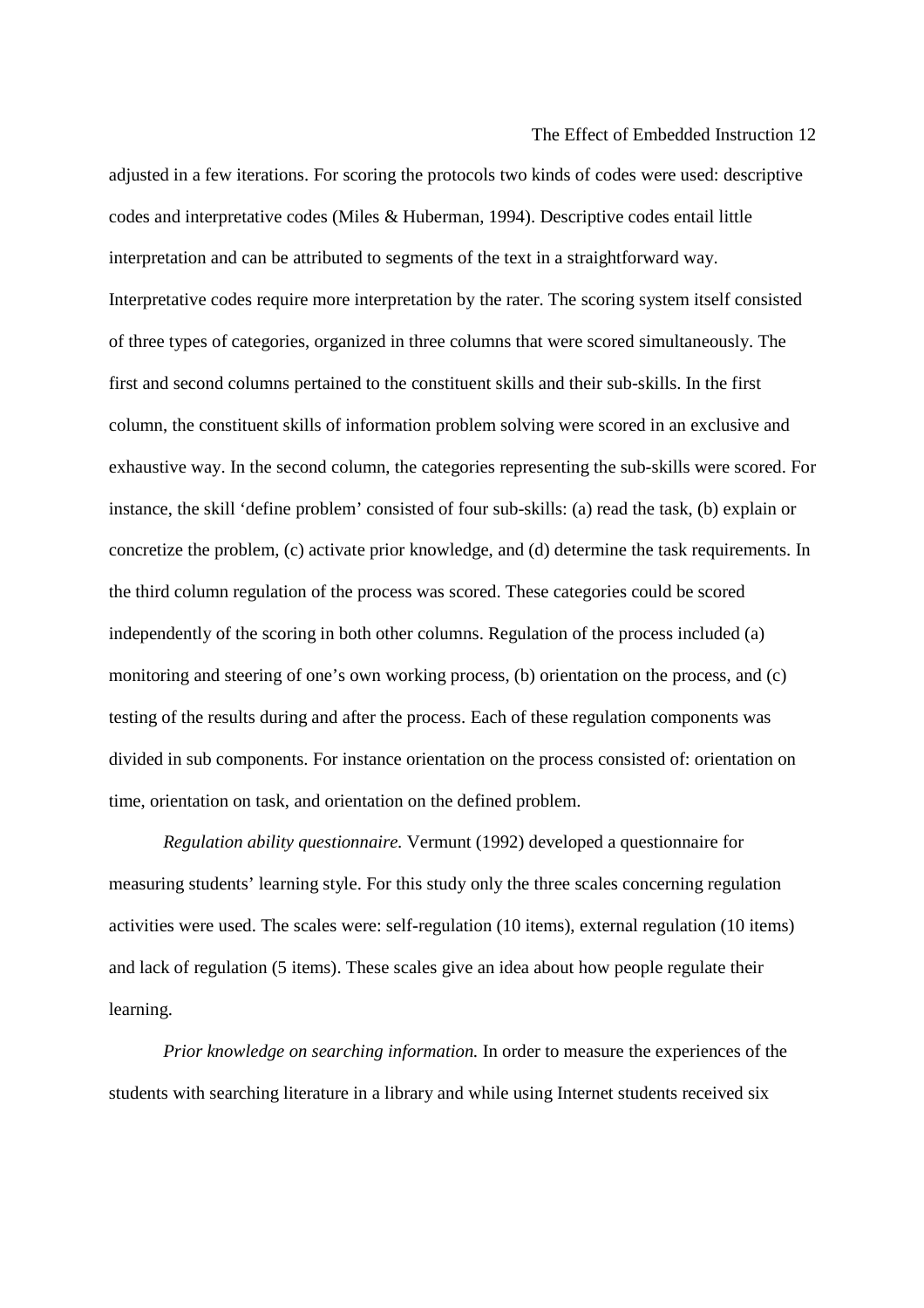statements. For every statement they filled out: a) This is a routine for me, b) I am experienced in doing this, c) I can manage this or d) I am totally inexperienced in doing this. For these six items a 4-point Likert scale was used. The six items concerned: Experience with searching in a library, experience with searching psychological literature in a university library, experience with searching psychological literature using Internet, experience with searching psychological literature using special data-systems, experience with Internet in general and experience with Internet for study purpose.

#### *Design and Procedure*

The study was set up according to a pre-test post-test control-group design. During the pre-test prior knowledge on searching for information was administered. Also the regulation ability and the ability to solve information problems were measured. After the pre-test students followed the course and the students in the experimental condition got the embedded instruction about solving information problems. The experimental and control condition used different websites and different news-groups for discussion, in order to make sure that no interaction between the students of the experimental and control condition could take place. After the course that lasted 25 weeks, the post-test was administered. The ability to solve information problems was measured again.

During the course three students from the control condition dropped out for different reasons. As a result, the analyses were done with eight students in the experimental condition and five in the control condition.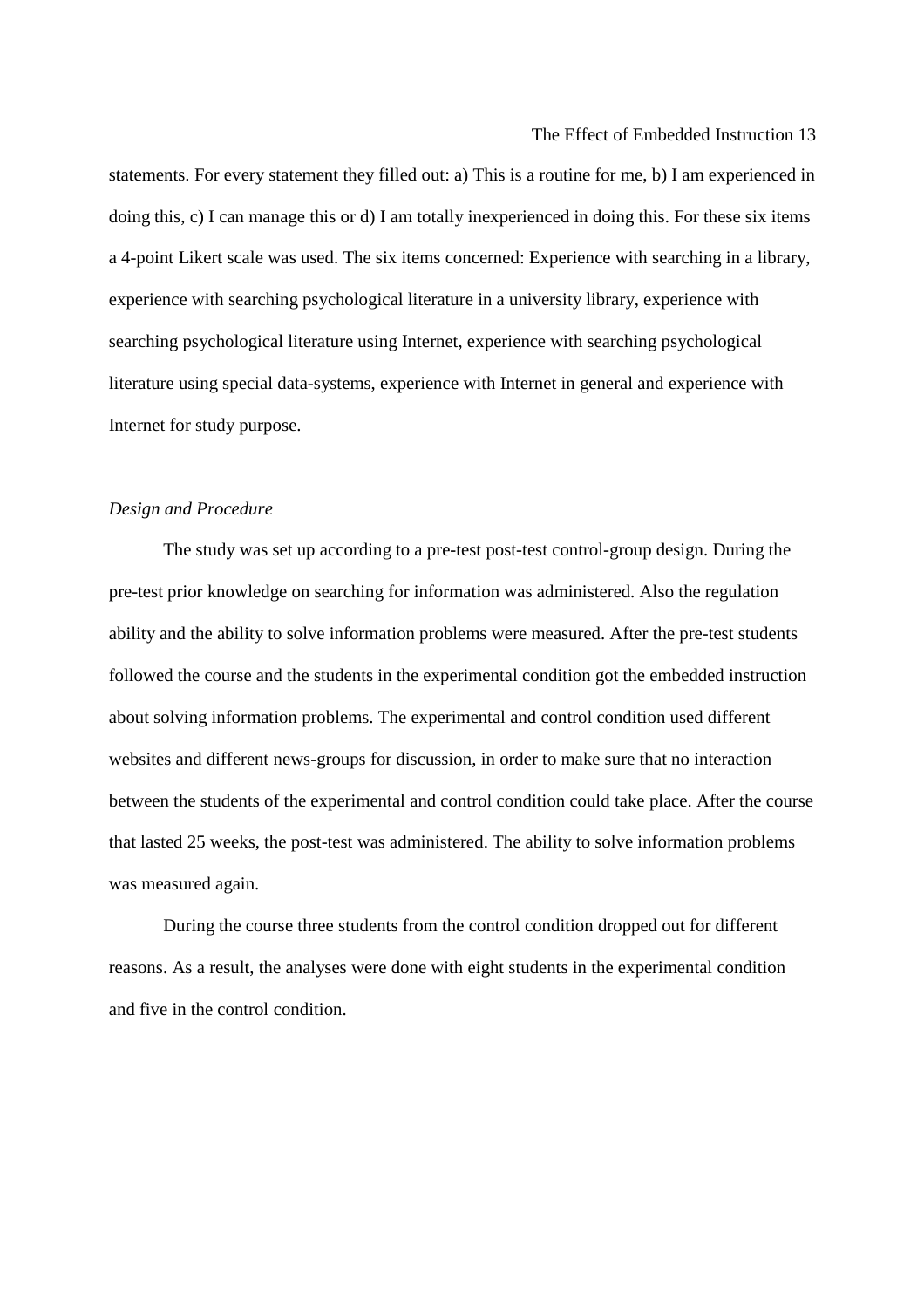#### *Data Analyses*

Four trained raters scored in pairs eight protocols and video registrations by using the coding system. For each of the eight protocols inter-rater reliability coefficients (Cohen's Kappa) were calculated. Table 1 provides an overview of the coefficients. It shows that the inter-rater agreement ranges from 'fair' to 'almost perfect' (cf. Landis & Koch, 1977).

## Insert Table 1 about here

For the eight in pairs scored protocols the raters reached consensus on the statements they disagreed on. One trained rater scored the remaining protocols. ANCOVAs were used to analyze the differences between the two conditions on the use of the constituent skills, their sub-skills and the regulation variables for the pre-test and the post-test. For each analysis the score on the pre-test variable functioned as covariate.

#### Results

*Prior knowledge and regulation ability.* Before determining the effect of the IPS instruction, the students of the experimental group and the control group were compared with respect to their prior knowledge about searching for information and their ability to regulate the IPS process. Table 2 presents an overview of the means and standard deviations on the prior knowledge questions of the experimental and control group. Table 3 does the same for the regulation ability variables.

Insert Table 2 about here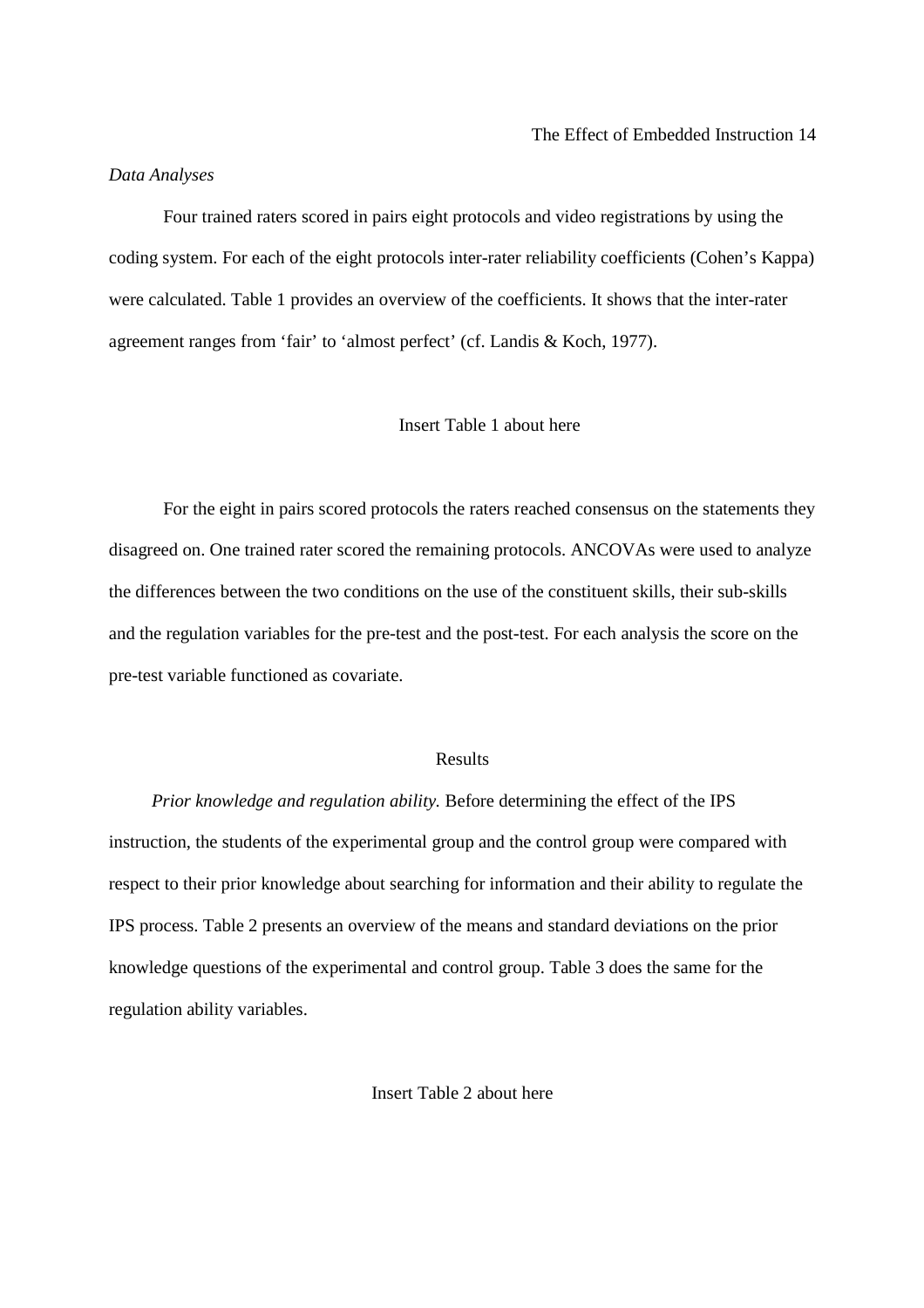#### Insert Table 3 about here

No differences were found between the control and experimental group with regard to prior knowledge and regulation ability. Therefore it was not necessary to take these variables into account in the remaining analyses.

*Time Investment in the Different Skills.* The average time the experimental students spent to complete the task was 88.66 minutes ( $SD = 3.37$ ) during the pre-test and 88.5 minutes ( $SD =$ 5.26) during the post-test. The average time spent by the control group students was 91.16 minutes (*SD* = 2.75) for the pre-test and 84.70 (*SD=*9.32) for the post-test. The differences for the pre-test and the post-test between the two groups were not significant. Note that the time spent by the control group during the pre-test was the maximum available time. As a result, a ceiling effect occurred. Table 4 shows the means and standard deviations of the time investment in the constituent skills by the students of the experimental and control condition. The time investment in this table is given in percentages because the total time investment differed somewhat between the students of the two groups. Also the standard deviations were high.

#### Insert Table 4 about here

In general the students spent much time scanning text and organizing and presenting information. Time invested in defining the problem is minimal in both conditions. What strikes one most is that the standard deviations are in general high. Thus, individual differences in the experimental and control group are substantial. Results of co-variance analyses revealed a significant difference only for the variable 'Scan information',  $F(1, 12) = 5.83$ ,  $MSE = 118.58$ ,  $p < .05$ ,  $\eta_p^2 =$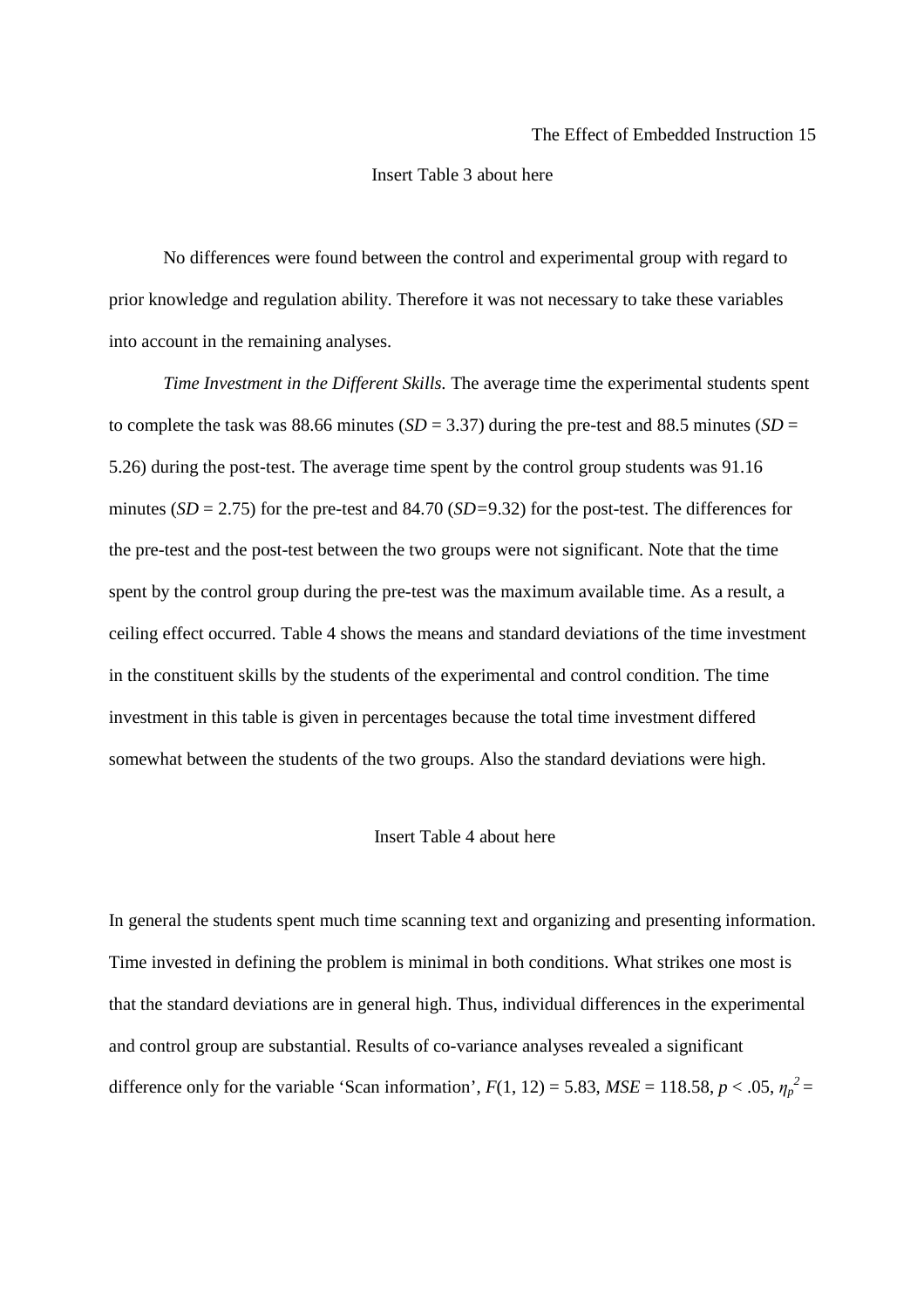.368. During the post-test students of the experimental condition spent more time scanning than students of the control condition.

*Differences in the Frequency of Use of the Constituent Skills and their Sub-skills.* Covariance analyses were used to analyze the difference between the control and the experimental group and to determine if the IPS instruction brings about some changes in the student's ability to solve information problems. Table 5 presents an overview of the number of times constituent skills and the accompanying sub-skills were performed by students of the experimental and the control group during the pre-test and post-test.

## Insert Table 5 about here

The frequencies of the constituent skills and sub-skills in Table 5 show that the process of IPS is iterative. Especially after defining the problem students go back and forth between searching and scanning information. This iterative character of the process is even more visible within the information-scanning phase.

For all participants the constituent skill '*define problem'* occurred only once, at the beginning of the task. When students looked back upon the task description during the performance of the task and, for instance, took notice of the task requirements, this was scored as 'orientation on the task' (a sub-skill of the regulation variable 'orientation') and not as 'define problem'. With regard to the sub-skills of this constituent skill, no differences were found between the experimental and control condition.

While *searching for information,* it appears that after the course students of the experimental group used the table of contents of a book more often than the students of the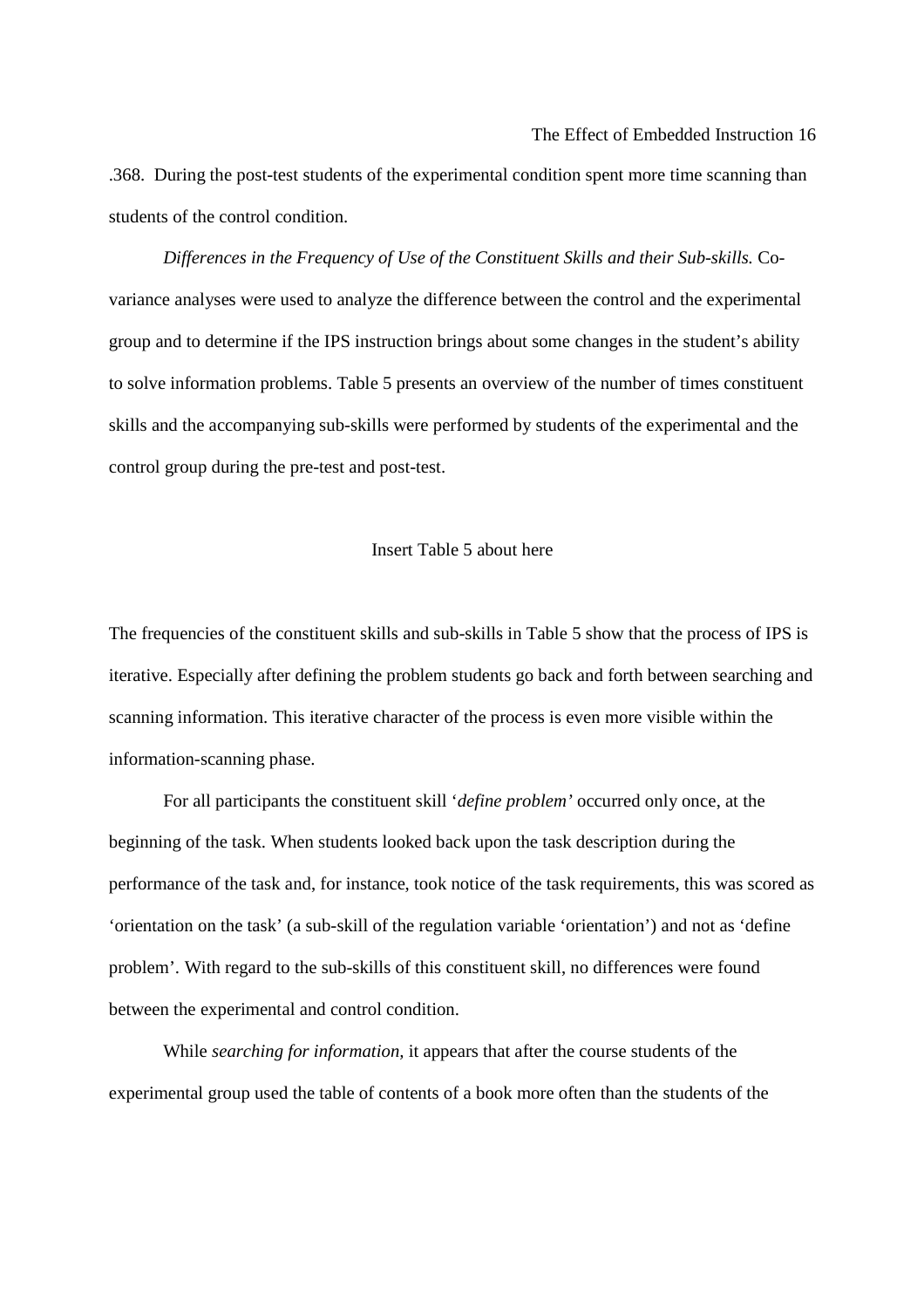control group,  $F(1,12) = 5.29$ ,  $MSE = 10.327$ ,  $p < .05$ ,  $\eta_p^2 = .346$ . No significant differences were found for the other sub-skills of this constituent skill.

Two sub-skills of the constituent skill '*Scan information'* showed significant differences. After the course students of the experimental group scanned texts more often than the students from the control condition,  $F(1,12) = 10.66$ ,  $MSE = 37.207$ ,  $p < .01$ ,  $\eta_p^2 = .516$ . They also judged the information more often,  $F(1,12) = 9.36$ ,  $MSE = 19.737$ ,  $p < .05$ ,  $\eta_p^2 = .484$ .

For the constituent skills '*Process information'* and '*Organize and present information'* no significant differences were found between the experimental and the control condition. The constituent skill 'organize and present information' only occurred a few times. Most students organized and presented the information found at the end of the process. Furthermore, the students in both conditions did not formulate the problem when starting to write the argument.

*Effects on regulation.* During the training the emphasis was on the regulation of the process. The analysis of the protocols gave insight into how often students regulate their IPS process. Table 6 presents the mean and standard deviation with respect to the regulation variables for the experimental and control group before and after the course.

## Insert Table 6 about here

Co-variance analyses showed a significant difference between the experimental and control group on the variable '*monitoring / steering*',  $F(1,12) = 5.35$ ,  $MSE = 36,257$ ,  $p < .05$ ,  $\eta_p^2$ = .348. Students in the experimental condition monitor and steer their process more often. Although no significant differences were found for the variables 'orientation' and 'testing' the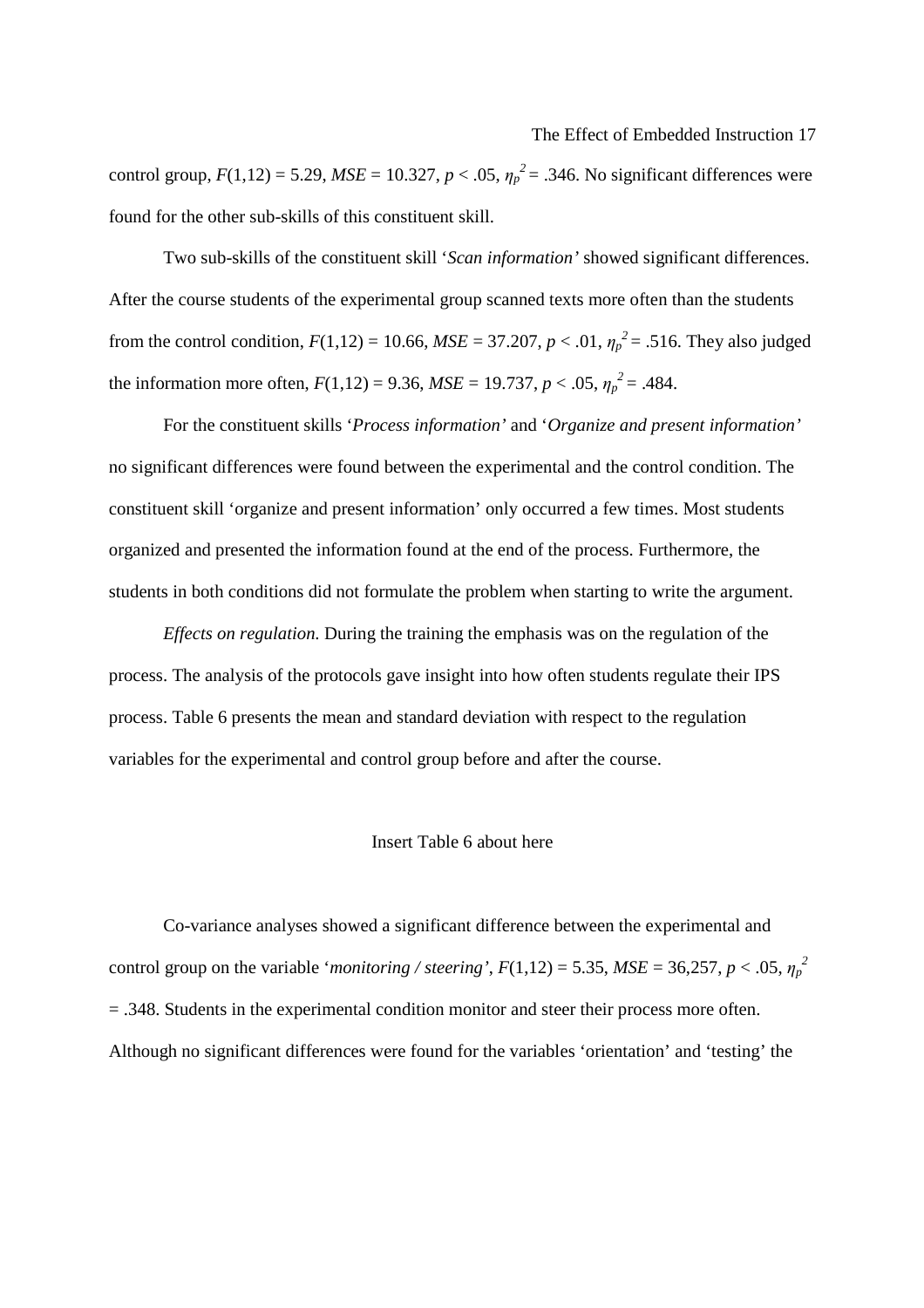total amount of regulation activities was significant on a 10% level,  $F(1,12) = 4.23$ ,  $MSE =$ 138.556,  $p < .10$ ,  $\eta_p^2 = .297$ .

## Discussion

In the present study the effect of integrated IPS instruction (as part of whole task professional skill training) is being measured. The aim of the study was to find out what the effect of instruction was on the execution of the IPS skill. Frequencies of skill performance on a pre-test and post-test were calculated to measure differences between students who received the embedded IPS instruction and those who did not. Our hypothesis was that students who received the integrated instruction on IPS would execute the IPS skill and the accompanying constituent skills more explicitly than students who did not. Moreover, we expected that students in the experimental group would regulate the IPS process more often after the experiment.

The results of the present study indicate that after the course students of the experimental condition spent more time scanning text compared with the students of the control condition. Individual differences in both groups were considerable, indicated by the high standard deviations. Time spent on defining the problem was overall low, what may indicate that students are not yet experts in information problem solving. Research by Brand-Gruwel et al. (2005) reveals that experts spend considerably more time on defining the problem than novices. Similarly you might expect that 'more instructed (or experienced)' students also use more time to examine the information problem.

Looking at the frequencies of the sub-skills of the constituent skills no large differences were found. The instruction had some effect on searching and scanning information. In particular, the embedded instruction had a significant and positive effect on the use of tables of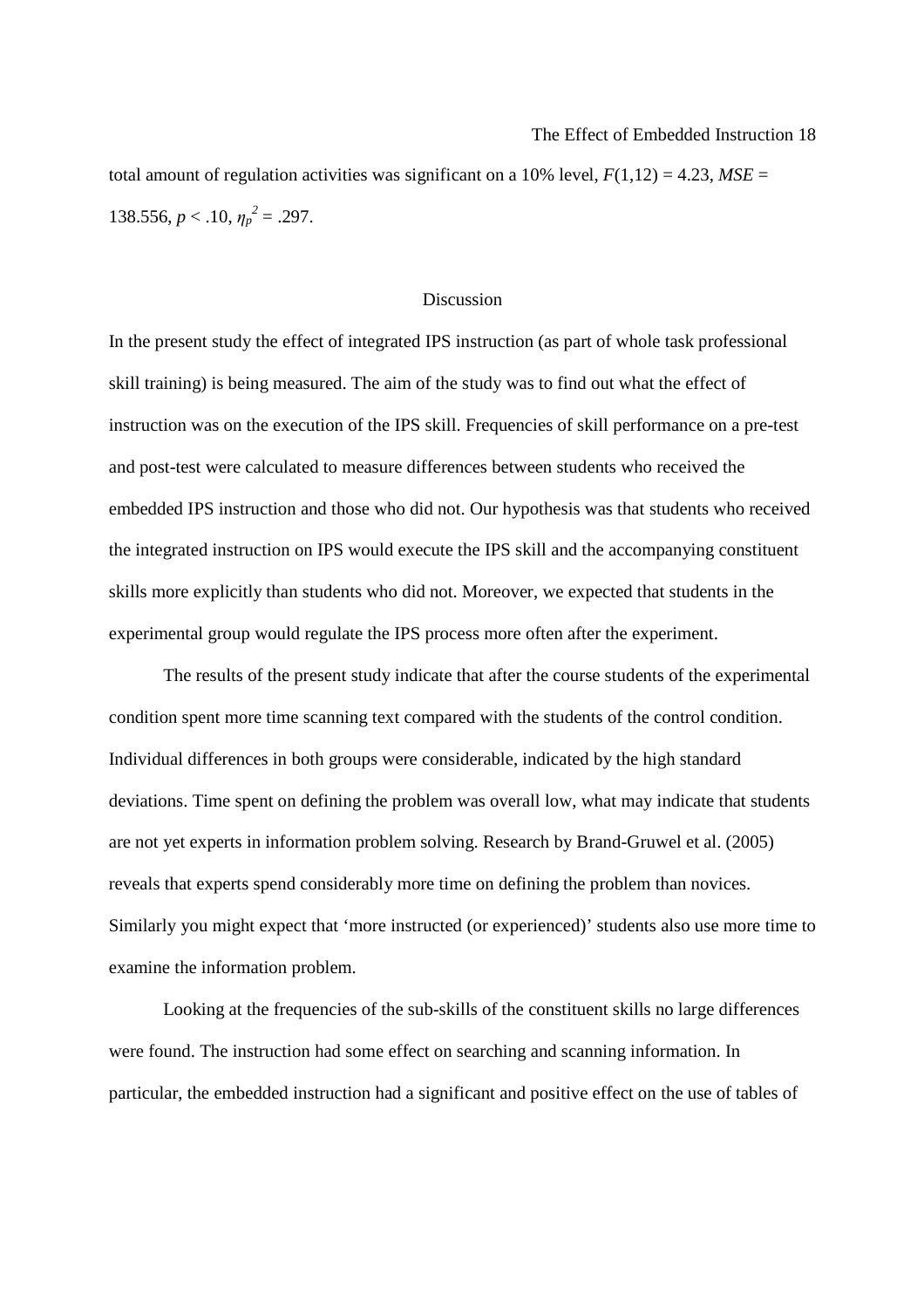contents of psychological handbooks during information searching and scanning text and judging information in the information-scanning phase. Especially judging the information more often as part of information scanning by students of the experimental group is promising, since judging information is regarded as an essential skill in the IPS process (e.g., Kuhlthau, 1993, 2004).

The Effect of Embedded Instruction 19

Furthermore, results reveal a positive effect on the number of times students regulate their process. The students in the experimental group regulated the IPS process more often after receiving IPS instruction and this was especially the case with respect to the sub-skill 'monitoring and steering the process'. Being fully aware of regulation means 'pouncing on the process' and this has a positive effect on the quality of learning (Vermunt, 1998). Good quality of regulation with regard to IPS is important. Research by Hill (1999), Hill and Hannafin (1997), Land and Greene (2000), and Marchionini (1995), for instance, reveal that the quality of regulation is related to the effectiveness and efficiency of the IPS process.

The embedded instruction seems to have a positive effect on regulating the IPS process, especially when reflective questions are integrated into the instruction. Further, the embedded instruction has no significant effect with respect to frequencies of other constituent skills. The experimental group performed only three sub-skills of two constituent skills more often.

A limitation of this study is that it was not possible to assess the quality of the products. In the present study students had to write a concept article. Unfortunately, due to time management problems (a regulation aspect!), most of the students were not able to finish the task properly. This resulted in incomparable and thus immeasurable products. Since the focus in the present study was on the process of IPS, we excluded this measure in the analysis of the IPS process. In a new study on integrated IPS instruction, measuring the quality of final pre-test and post-test products is part of the study (Brand-Gruwel & Wopereis, 2006).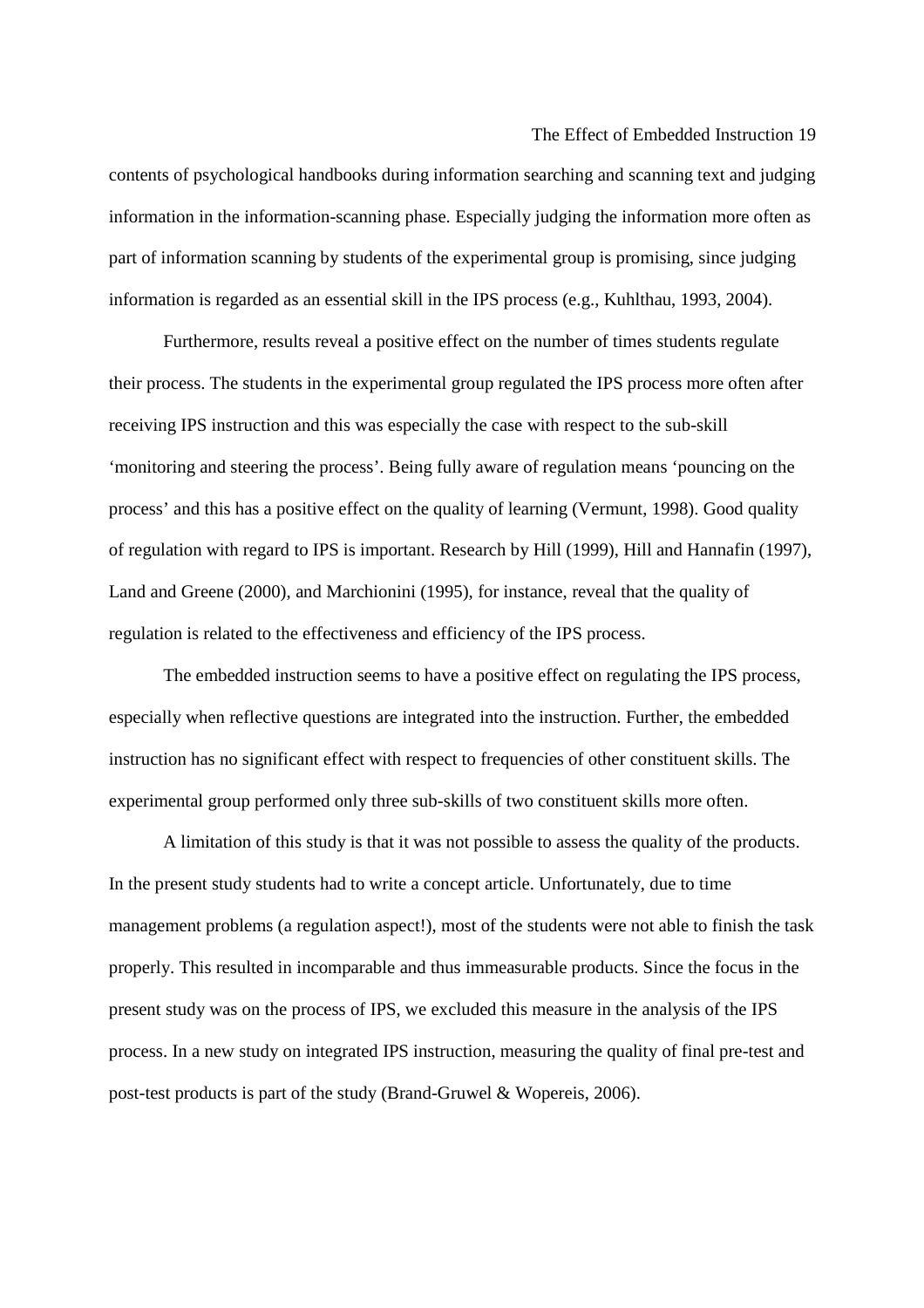A final remark concerns the integrated instruction. Although we think the embedded IPS instruction we developed contributes to solving information problems more efficiently, the effect can be more substantial. An important prior condition we had to face was that the IPS instruction had to fit in an existing instructional framework. An important restriction was that just one information problem could be dealt with in the present course. For learning complex cognitive skills it is important that students face different problems in different contexts (Merrill, 2002; Perkins & Salomon, 1989; Van Merriënboer, 1997, 2007; Van Merriënboer, Kirschner, & Kester, 2003). The IPS (sub) tasks of the present course were part of a larger whole task (to carry out a psychological experiment). This task is large and therefore subdividing this task in smaller units of learning and subsequently using a back-chaining-sequencing approach to define task classes would be a better solution to tackle the transfer problem (Van Merriënboer, 1997). According to this scenario, students learn to solve a wider variety of information problems. In a new study these instructional design aspects are taken into consideration (Brand-Gruwel & Wopereis, 2006).

#### References

- Association of College and Research Libraries (2000). *Information literacy competency standards for higher education*. Chicago, Il.: American Library Association.
- Atkinson, R. L., Atkinson, R. C., Smith, E. E., & Bem, D. J. (1993). *Introduction to psychology*   $(11<sup>th</sup>$  ed.). Fort Worth, TX: Harcourt Brace College.
- Bawden, D. (2001). Information and digital literacies: A review of concepts. *Journal of Documentation*, *57*, 218-259.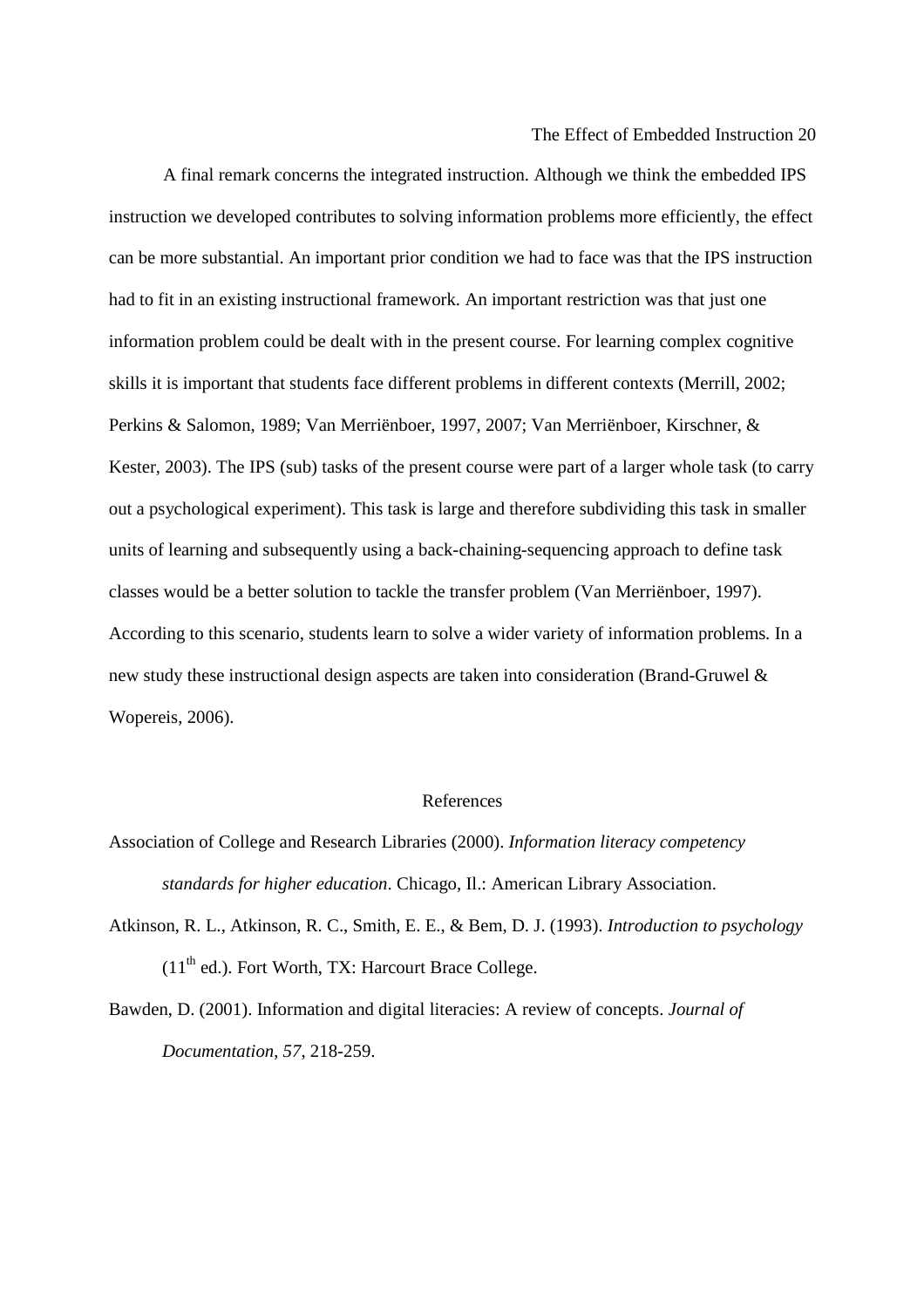- Brand-Gruwel, S., & Wopereis, I. (2006). Integration of the information problem-solving skill in a curriculum: The effects of learning with authentic tasks. *Technology, Instruction, Cognition, and Learning*, *4,* xxx-xxx.
- Brand-Gruwel, S., Wopereis, I., & Vermetten, Y. (2005). Information problem solving by experts and novices: Analysis of a complex cognitive skill. *Computers in Human Behavior, 21,* 487-508.
- Brown, A. (1997). Transforming schools into communities of thinking and learning about serious matters. *American Psychologist*, *52*, 399-413.
- Byström, K., & Järvelin, K. (1995). Task complexity affects information seeking and use. *Information Processing & Management*, *31*(2), 191-213.
- Collins, A., Brown, J. S., & Newman, S. E. (1989). Cognitive apprenticeship: teaching the draft of reading, writing, and mathematics. In L. B. Resnick (Ed.), *Knowing, learning, and instruction: Essays in honor of Robert Glaser* (pp. 453-493). Hillsdale, NJ: Lawrence Erlbaum.
- Eisenberg, M. B., & Berkowitz, R. E. (1990). *Information problem-solving: The big six skills approach to library and information skills instruction*. Norwood, NJ: Ablex.
- Eisenberg, M. B., & Berkowitz, R. E. (1992). Information problem-solving: The big six skills approach. *School Library Media Activities Monthly*, *8*(5), 27-29, 37, 42.
- Eisenberg, M. B., & Johnson, D. (2002). *Learning and teaching information technology*. Syracuse, NY: ERIC Clearinghouse on Information & Technology. (No. ED465377)
- Feddes, R., Vermetten, Y., Brand-Gruwel, S., & Wopereis, I. (2003). Strategische kennis over het oplossen van informatieproblemen: Een exploratief onderzoek [Strategic knowledge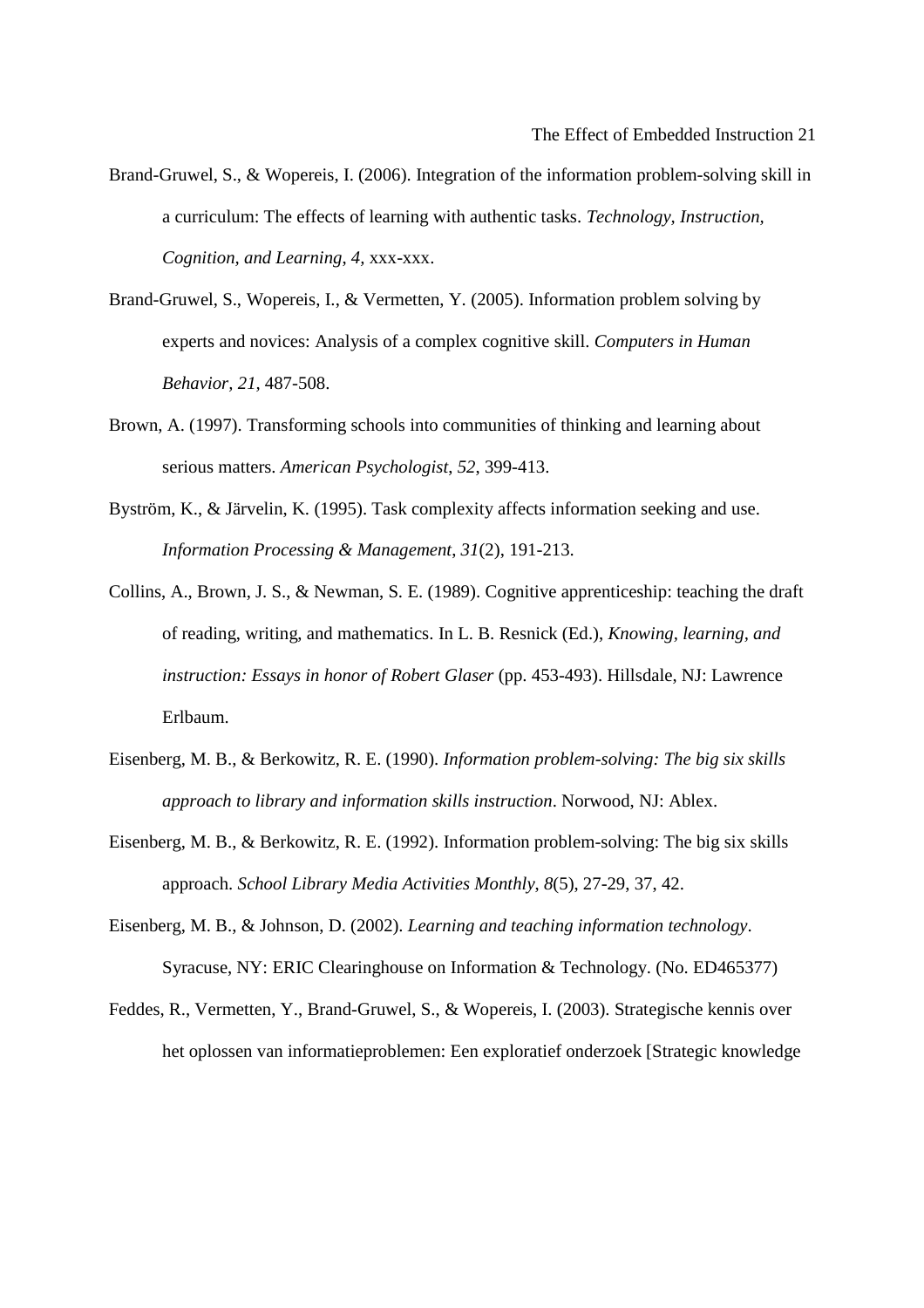about information problem solving: An explorative study]. *Pedagogische Studiën, 80,*  210-225.

Gleitman, H. (1991). *Psychology* (3rd ed.). New York: Norton.

- Hill, J. R. (1999). A conceptual framework for understanding information seeking in open-ended information services. *Educational Technology, Research & Development*, *47*(1), 5-27.
- Hill, J. R., & Hannafin, M. J. (1997). Cognitive strategies and learning from the World Wide Web. *Educational Technology, Research & Development*, *45*(4), 37-64.
- Hummel, H. G. K., Paas, F., & Koper, E. J. R. (2004). Cueing for transfer in multimedia programmes: Process worksheets vs. worked-out examples. *Journal of Computer Assisted Learning*, *20*, 387-397.
- Johnson, D. W., & Johnson, F. P. (2003). *Joining together: Group theory and group skills* (8th ed.). Boston, MA: Allyn & Bacon.
- Johnston, B., & Webber, S. (2003). Information literacy in higher education: a review and case study. *Studies in Higher Education, 28,* 335-352.
- Jonassen, D. H. (1997). Instructional design models for well-structured and ill-structured problem-solving learning outcomes. *Educational Technology, Research & Development*, *45*(1), 65-94.
- Jonassen, D. H. (2000). Toward a design theory of problem solving. *Educational Technology, Research & Development*¸ *48*(4), 63-85.
- Kuhlthau, C. C. (1991). Inside the search process: Information seeking from the user's perspective. *Journal of the American Society of Information Science*, *42*, 361-371.
- Kuhlthau, C. C. (1993). *Seeking meaning: A process approach to library and information services*. Greenwich, CT: Ablex.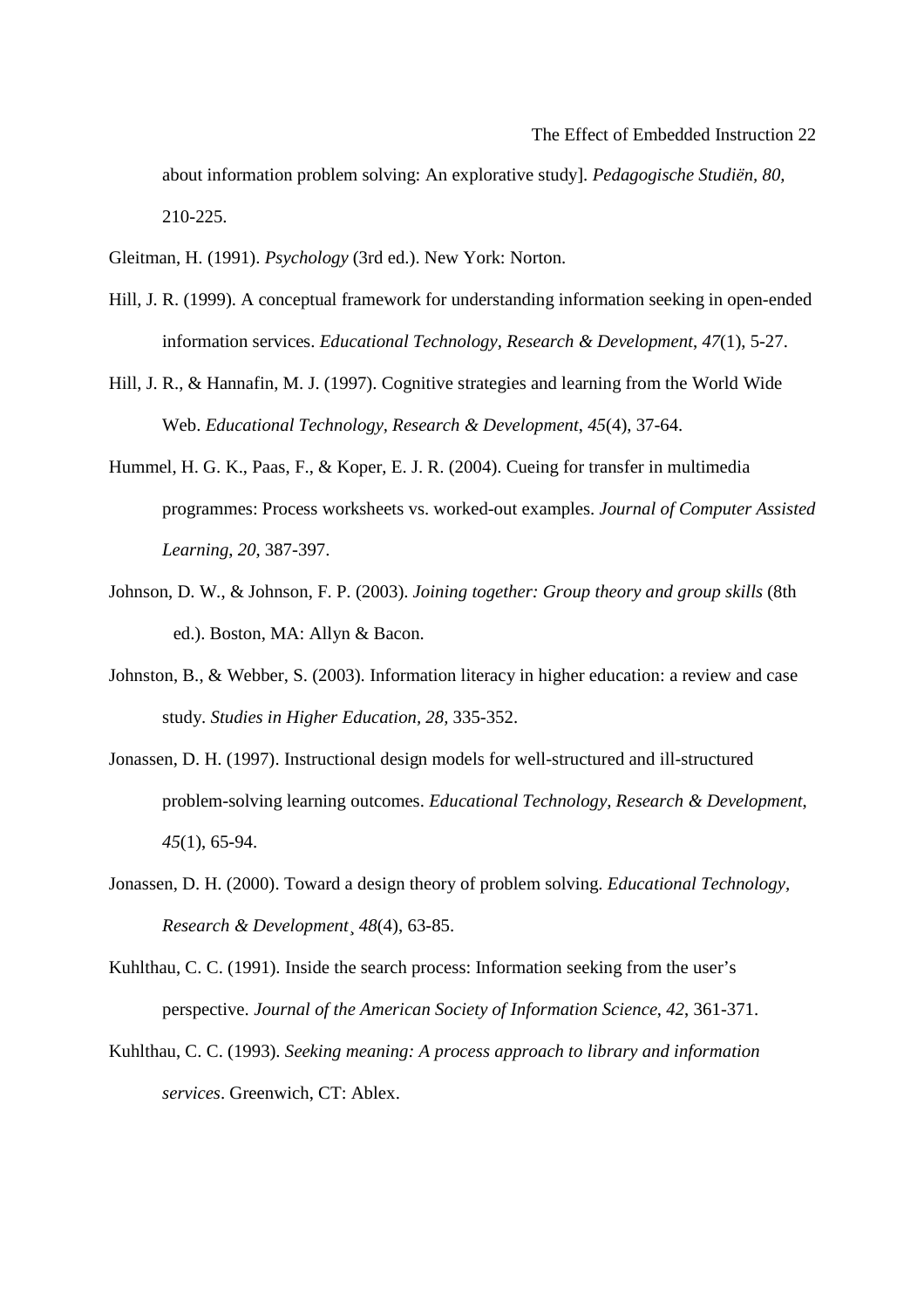- Kuhlthau, C. C. (2004). *Seeking meaning: A process approach to library and information services* (2nd ed.). Westport, CT: Libraries Unlimited.
- Land, S. M., & Greene, B. A. (2000). Project-based learning with the World Wide Web: A qualitative study of resource integration. *Educational Technology, Research & Development*, *48*(1), 45-68.
- Landis, J. R., & Koch, G. G. (1977). The measurement of observer agreement for categorical data. *Biometrics*, *33*, 159-174.
- Larkin, J. E., & Pines, H. A. (2005). Developing information literacy and research skills in introductory psychology: a case study. *Journal of Academic Librarianship, 31,* 40-45.
- Lazonder, A. W. (2003). Principles for designing web searching instruction. *Education and Information Technologies*, *8*, 179-193
- Lazonder, A. W., Biemans, H. J. A., & Wopereis, I. G. J. H. (2000). Differences between novice and experienced users in searching information on the World Wide Web. *Journal of the American Society for Information Science*, *51*, 576-581.
- Marchionini, G. (1995). *Information-seeking in electronic environments*. New York: Cambridge University.
- Merrill, M. D. (2002). First principles of instructional design. *Educational Technology Research & Development, 50*(3), 43-59.
- Mettes, C. T. C. W., Pilot, A., & Roossink, H. J. (1981). Linking factual and procedural knowledge in solving science problems: A case study in a thermodynamics course. *Instructional Science*, *10*, 333-361.
- Miles, M. B., & Huberman, A. M. (1994). *Qualitative data analyses: An expanded sourcebook*  (2nd ed.). Thousand Oaks, CA: Sage.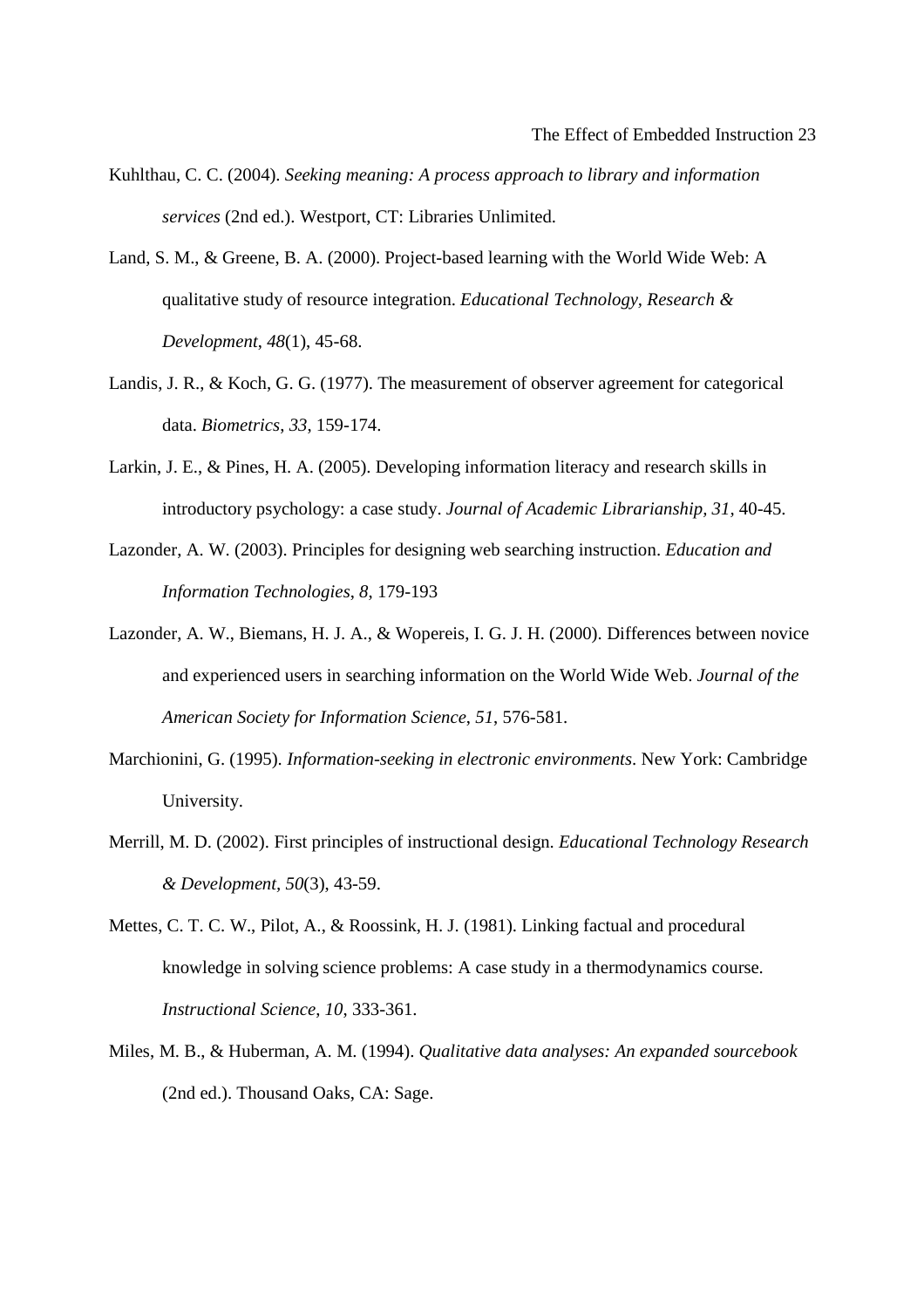- Moore, P. (1995). Information problem solving: A wider view of library skills. *Contemporary Educational Psychology*, *20*, 1-31.
- Moore, P. (2002, July). *An Analysis of Information Literacy Education Worldwide*. White Paper prepared for UNESCO, the U.S. National Commission on Libraries and Information Science, and the National Forum on Information Literacy, for use at the Information Literacy Meeting of Experts, Prague, The Czech Republic. Retrieved January 15, 2007, from: http://www.nclis.gov/libinter/infolitconf&meet/papers/moore-fullpaper.pdf
- Nadolski, R. J., Kirschner, P. A., & Van Merriënboer, J. J. G. (2006). Process support in learning tasks for acquiring complex cognitive skills in the domain of law. *Learning and Instruction*, *16*, 266-278.
- Newell, A., & Simon, H. A. (1972). *Human problem solving.* Englewood Cliffs, NJ: Prentice-Hall.
- Perkins, D. N., & Salomon, G. (1989). Are cognitive skills context-bound? *Educational Researcher*, *18*, 16-25.
- Reigeluth, C. M. (1999). What is instructional-design theory and how is it changing? In C. M. Reigeluth (Ed.), *Instructional-design theories and models (Vol. 2): A new paradigm of instructional theory* (pp. 5-29). Mahwah, NJ: Lawrence Erlbaum Associates.
- Roediger, H. L., Deutsch Capaldi, E., Paris, S. G., Polivy, J., & Herman, C. P. (1996). *Psychologie: Een inleiding* [Psychology: An introduction]. Gent, Belgium: Academia.
- Rogers, D., & Swan, K. (2004). Self-regulated learning and Internet searching. *Teachers College Record*, *106*, 1804-1824.
- Stadtler, M., & Bromme, R. (2005). Dealing with multiple documents on the WWW: The role of metacognition in the formation of documents models. In B. G. Bara, L. Barsalou, & M.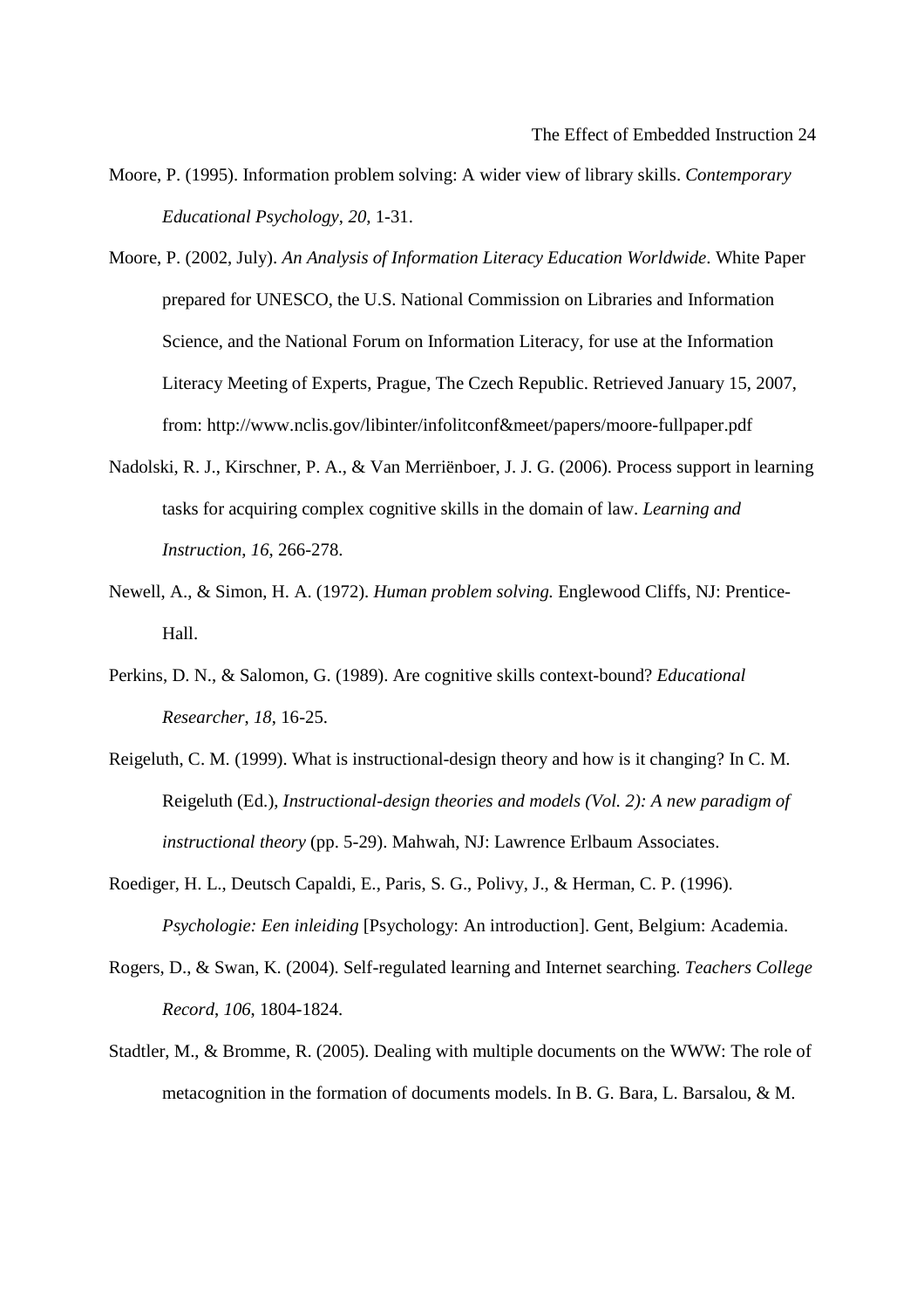Bucciarelliof (Eds.), *Proceedings of the 27th Annual Conference of the Cognitive Science Society* (pp. 2068-2073), Mahwah, NJ: Erlbaum.

- Stadtler, M., & Bromme, R. (this issue). Effects of the metacognitive computer-tool met.a.ware on the web search of laypersons. *Computers in Human Behavior*.
- Todd, R. J. (1995). Integrated information skills instruction: Does it make a difference? *School Library Media Quarterly*, *23*(2), 133-138.
- Van Buuren, H., & Giesbertz, W. (2000). Naar een virtueel onderzoekcentrum: Innovatie van het onderwijs in methoden en technieken van onderzoek [Towards a virtual research center: Innovation of education in research methods and techniques]. In K. Schlusmans, R. Slotman, C. Nagtegaal, & G. Kinkhorst (Eds.), *Competentiegerichte leeromgevingen* (pp. 137-150). Utrecht, The Netherlands: Lemma.
- Van Merriënboer, J. J. G. (1997). *Training complex cognitive skills*. Englewood Cliffs, NJ: Educational Technology.
- Van Merriënboer, J. J. G. (2001). ID for competency-based learning: New directions for design, delivery and diagnosis. *Interactive Educational Multimedia*, *3*, 12-26.
- Van Merriënboer, J. J. G. (2007). Alternate models of instructional design: Holistic design approaches and complex learning. In R. A. Reiser & J. V. Dempsey (Eds.), *Trends and issues in instructional design and technology* (2nd ed.)(pp. 72-81). Upper Saddle River, NJ: Merrill.
- Van Merriënboer, J. J. G., Kirschner, P. A., & Kester, L. (2003). Taking the load off a learner's mind: Instructional design for complex learning. *Educational Psychologist*, *38*, 5-13.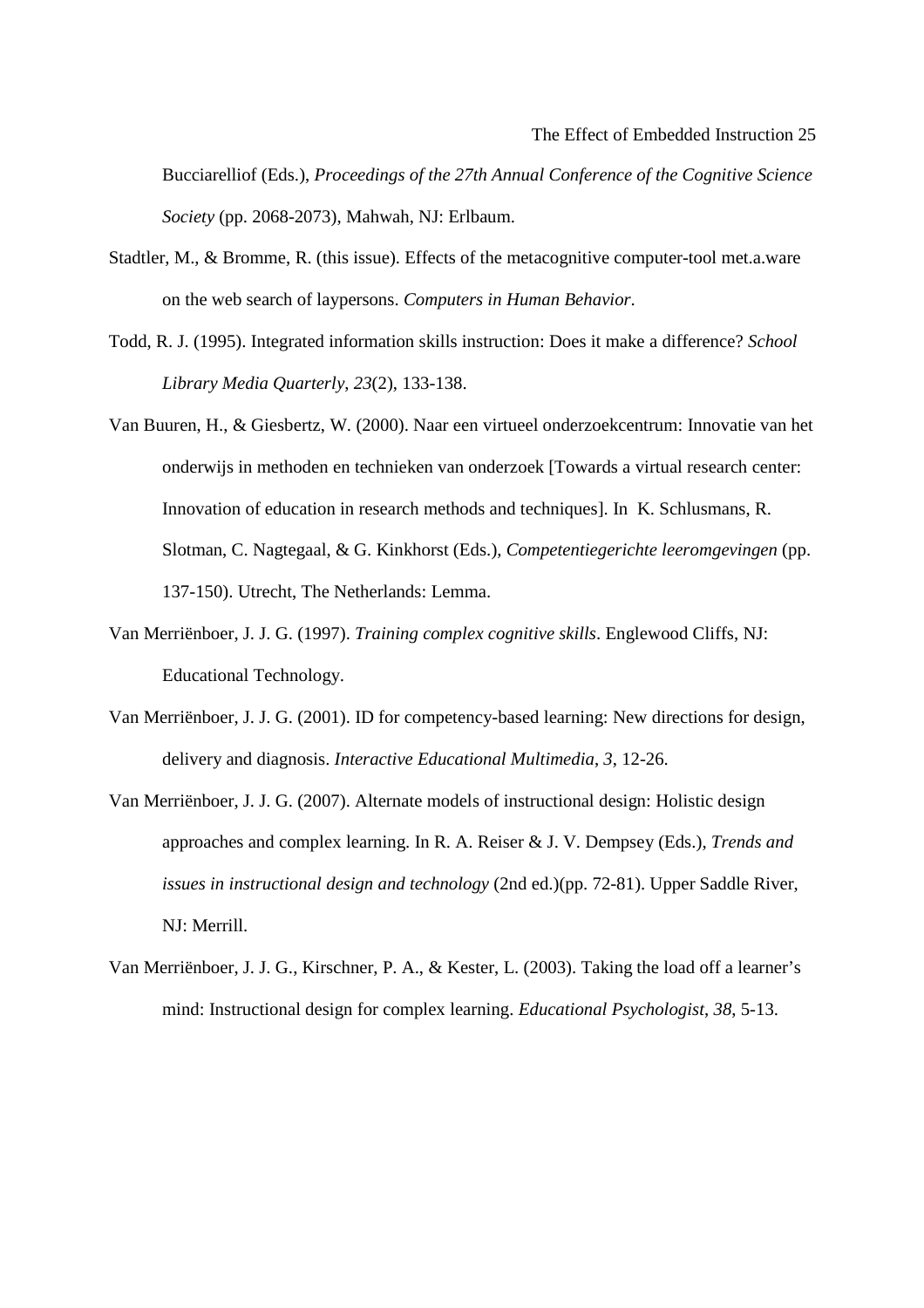- Van Merriënboer, J. J. G., & Sweller, J. (2005). Cognitive load theory and complex learning: Recent developments and future directions. *Educational Psychology Review*, *17*(2), 147- 177.
- Vakkari, P. (1999). Task complexity, problem structure and information actions: Integrating studies on information seeking and retrieval. *Information Processing and Management*, *35*, 819-837.
- Vermunt, J. D. H. M. (1992). *Leerstijlen en sturen van leerprocessen in het hoger onderwijs: Naar procesgerichte instructie in zelfstandig denken* [Learning styles and regulation of learning processes in higher education: Towards process-oriented instruction in autonomous thinking]. Amsterdam/Lisse: Swets & Zeitlinger.
- Vermunt, J. D. (1995). Process-oriented instruction in learning and thinking strategies. *European Journal of Psychology of Education*, *10*, 325-349.
- Vermunt, J. D. (1998). The regulation of constructive learning processes. *British Journal of Educational Psychology*, *68*, 149-171.
- Vermunt, J. D., & Vermetten, Y. J. (2004). Patterns in student learning: relationships between learning strategies, conceptions of learning, and learning orientations. *Educational Psychology Review, 16,* 359-384.
- Wallace, R. M., Kupperman, J., Krajcik, J., & Soloway, E. (2000). Science on the Web: Students on-line in a sixth grade classroom. *The Journal of the Learning Sciences*, *9*(1), 75-104.
- Walraven, A., Brand-Gruwel, S., & Boshuizen, H. P. A. (this issue). Information problem solving: A review of problems students encounter and instructional solutions. *Computers in Human Behavior*.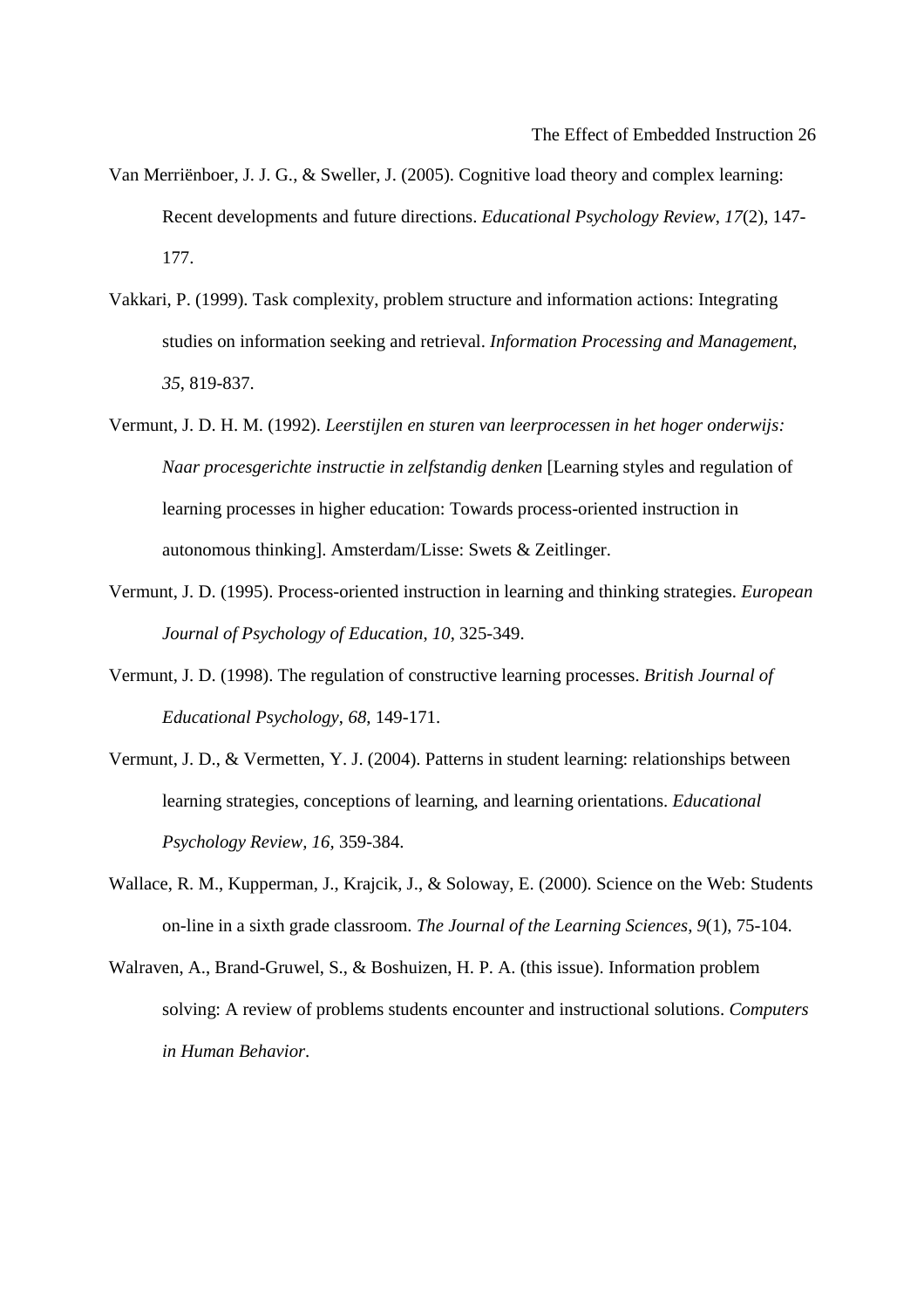- Walton, M., & Archer, A. (2004). The Web and information literacy: scaffolding the use of web sources in a project-based curriculum. *British Journal of Educational Technology, 35,*  173-186.
- Wolf, S. E., Brush, T., & Saye, J. (2003). Using an information problem-solving model as a metacognitive scaffold for multimedia-supported information-based problems. *Journal of Research on Technology in Education, 35,* 321-341.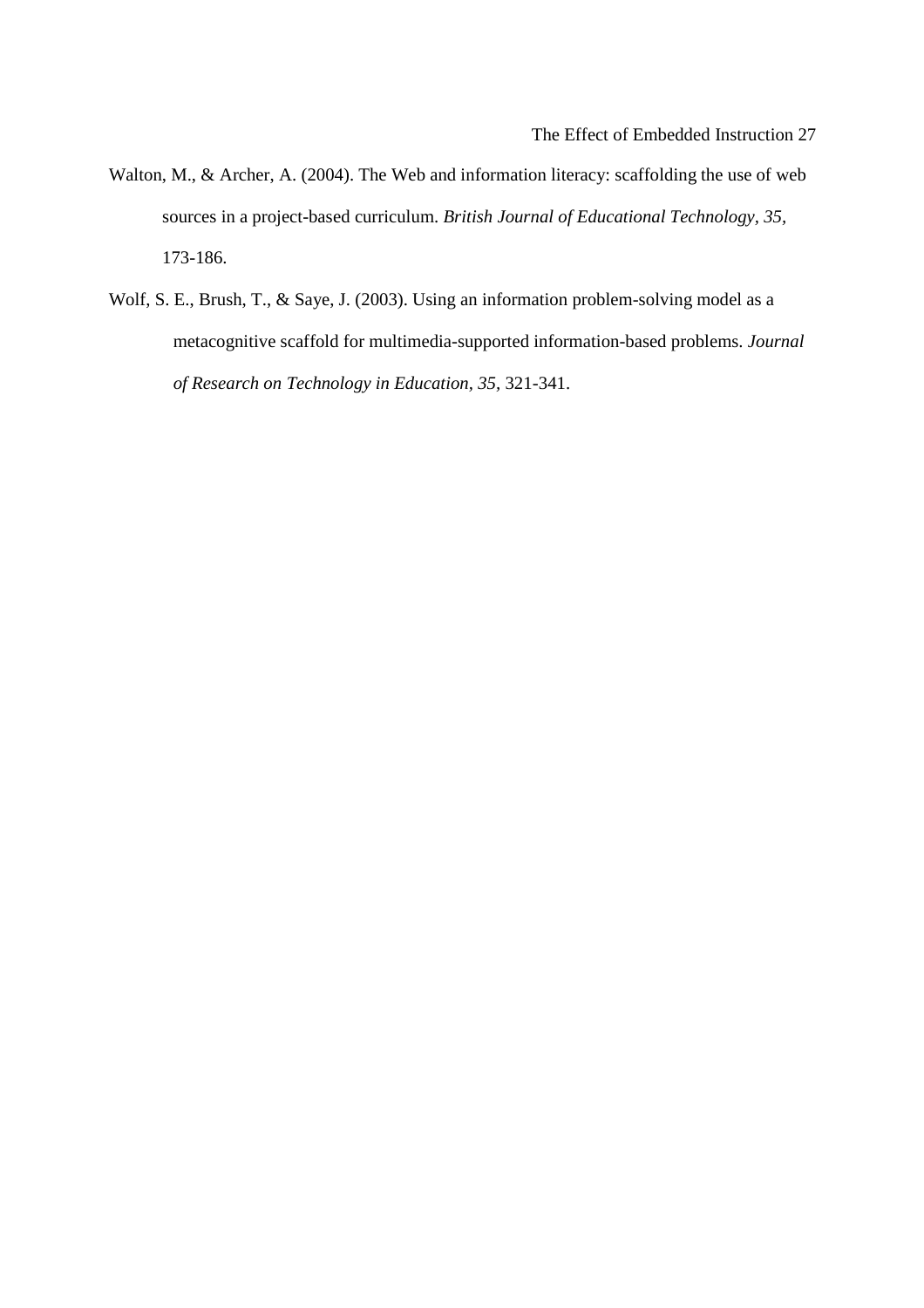# Figure 1 *IPS skills hierarchy*

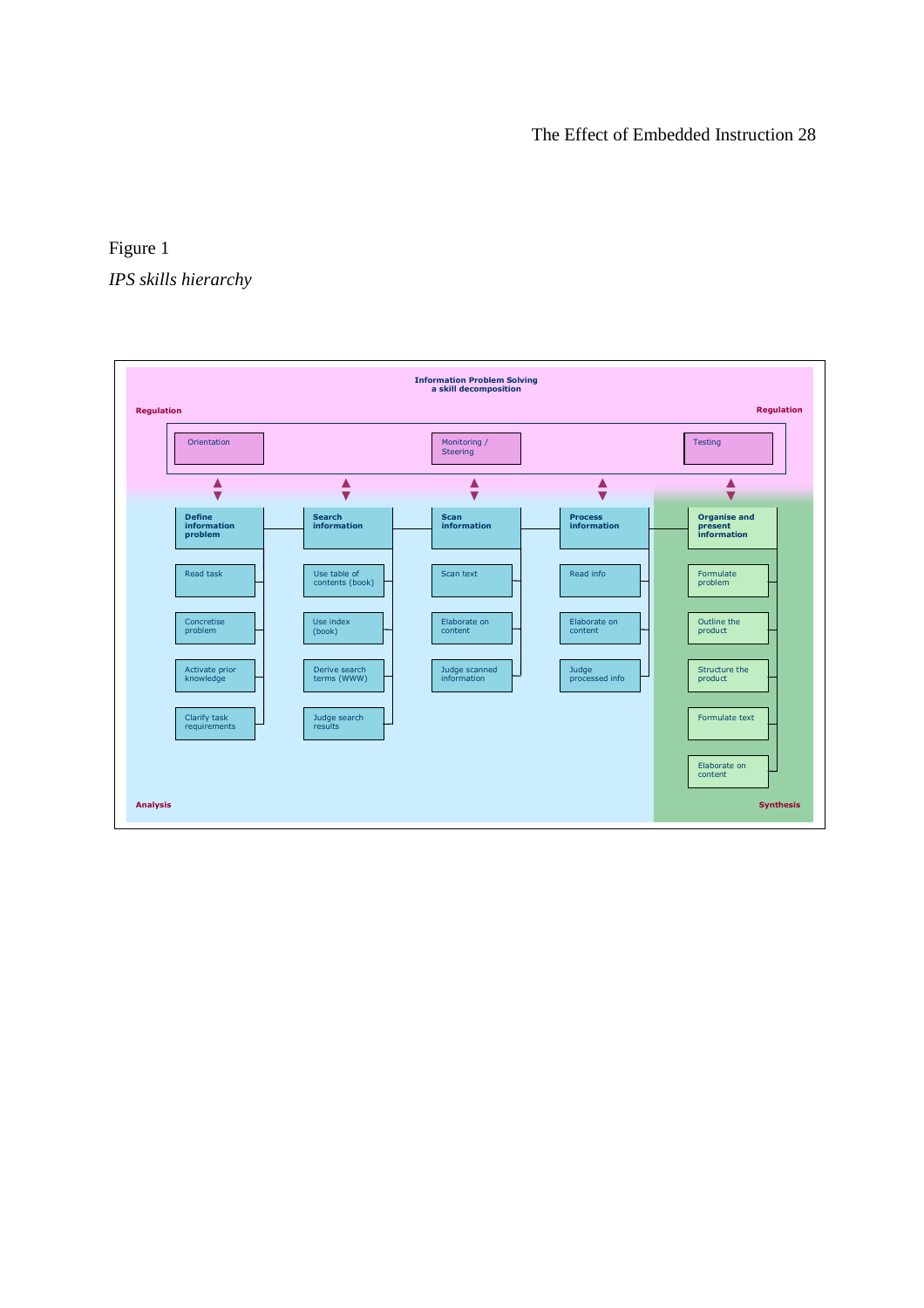## Table 1

| Protocol       | Define  | Search      | Scan        | Process     | Organize and | Regulation | Total |
|----------------|---------|-------------|-------------|-------------|--------------|------------|-------|
|                | problem | information | information | information | present      |            |       |
|                |         |             |             |             | information  |            |       |
| $\overline{1}$ | .87     | .76         | .85         | 1.00        | .67          | .58        | .78   |
| 2              | .75     | 1.00        | .75         | Not scored  | .81          | .62        | .76   |
| 3              | .60     | .88         | .58         | 1.00        | .78          | .60        | .77   |
| $\overline{4}$ | 1.00    | .79         | .83         | Not scored  | .84          | .56        | .80   |
| 5              | 1.00    | .63         | .63         | Not scored  | .62          | .40        | .68   |
| 6              | 1.00    | .65         | .64         | 1.00        | .66          | .61        | .68   |
| $\overline{7}$ | .63     | .79         | .62         | .65         | .62          | .56        | .65   |
| 8              | .65     | .55         | .63         | .79         | .63          | .54        | .63   |
| Overall        | .74     | .76         | .69         | .89         | .70          | .56        |       |
|                |         |             |             |             |              |            |       |

*Inter-rater Reliability (Cohen's Kappa) on the Constituent Skills and on Regulation* 

NB: Protocols 1 to 4 are scored by rater A and B, protocols 5 to 8 by rater C and D.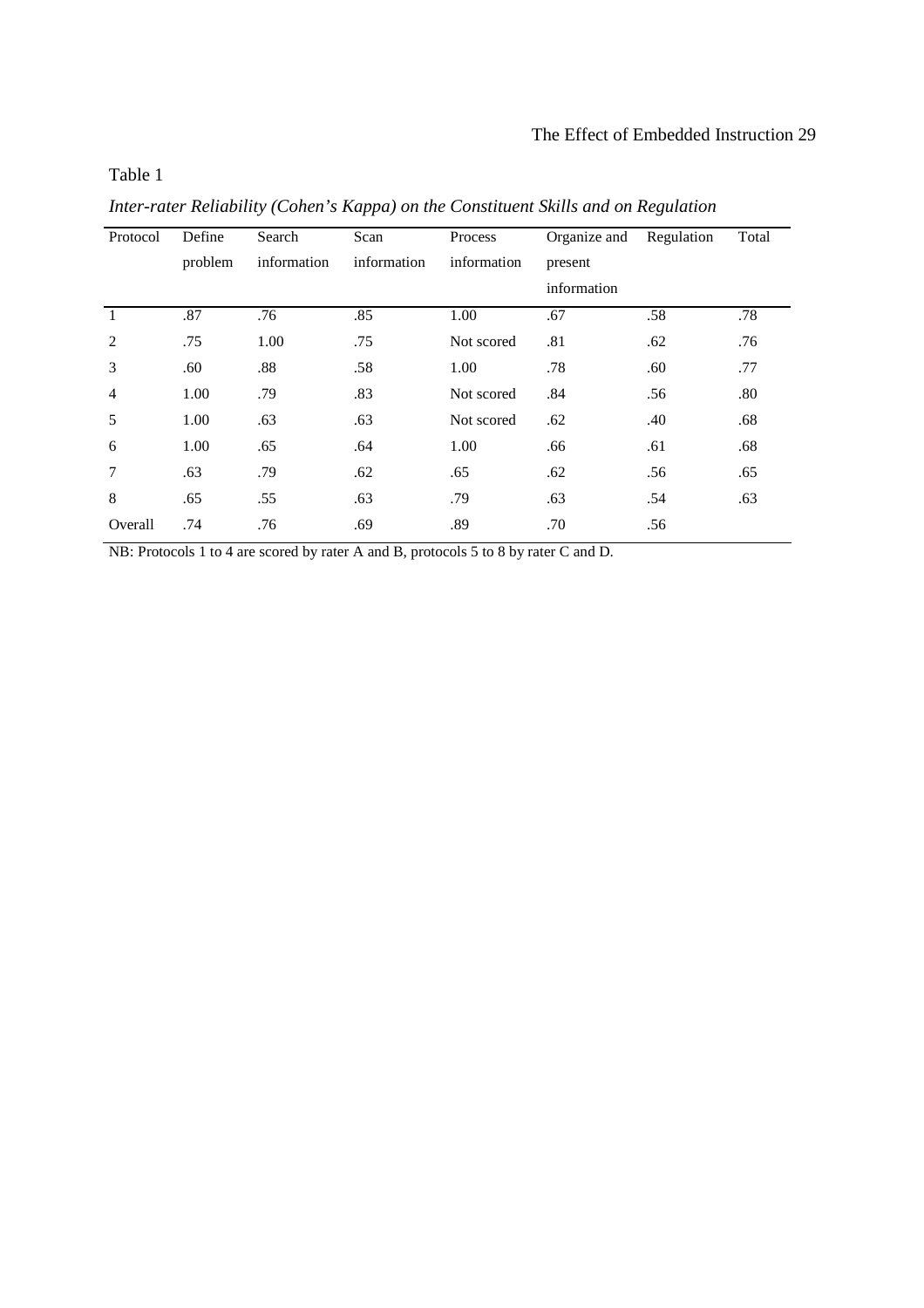## Table 2

*Means and Standard Deviations of the Control and Experimental Condition on Prior Knowledge about Searching During the Pre-test* 

|                                            |      | Experimental group |      | Control group |
|--------------------------------------------|------|--------------------|------|---------------|
|                                            | M    | SD.                | M    | SD            |
| Experience with searching in a library     | 2.13 | 0.99               | 2.20 | 0.45          |
| Experience with searching psychological    | 3.25 | 0.89               | 3.20 | 1.30          |
| literature in a university library         |      |                    |      |               |
| Experience with searching psychological    | 3.13 | 0.83               | 2.60 | 1.14          |
| literature using Internet                  |      |                    |      |               |
| Experience with searching psychological    | 3.75 | 0.46               | 3.75 | 0.50          |
| literature using special data-systems      |      |                    |      |               |
| Experience with Internet in general        | 2.25 | 0.71               | 1.80 | 0.84          |
| Experience with Internet for study purpose | 2.75 | 0.89               | 3.00 | 1.23          |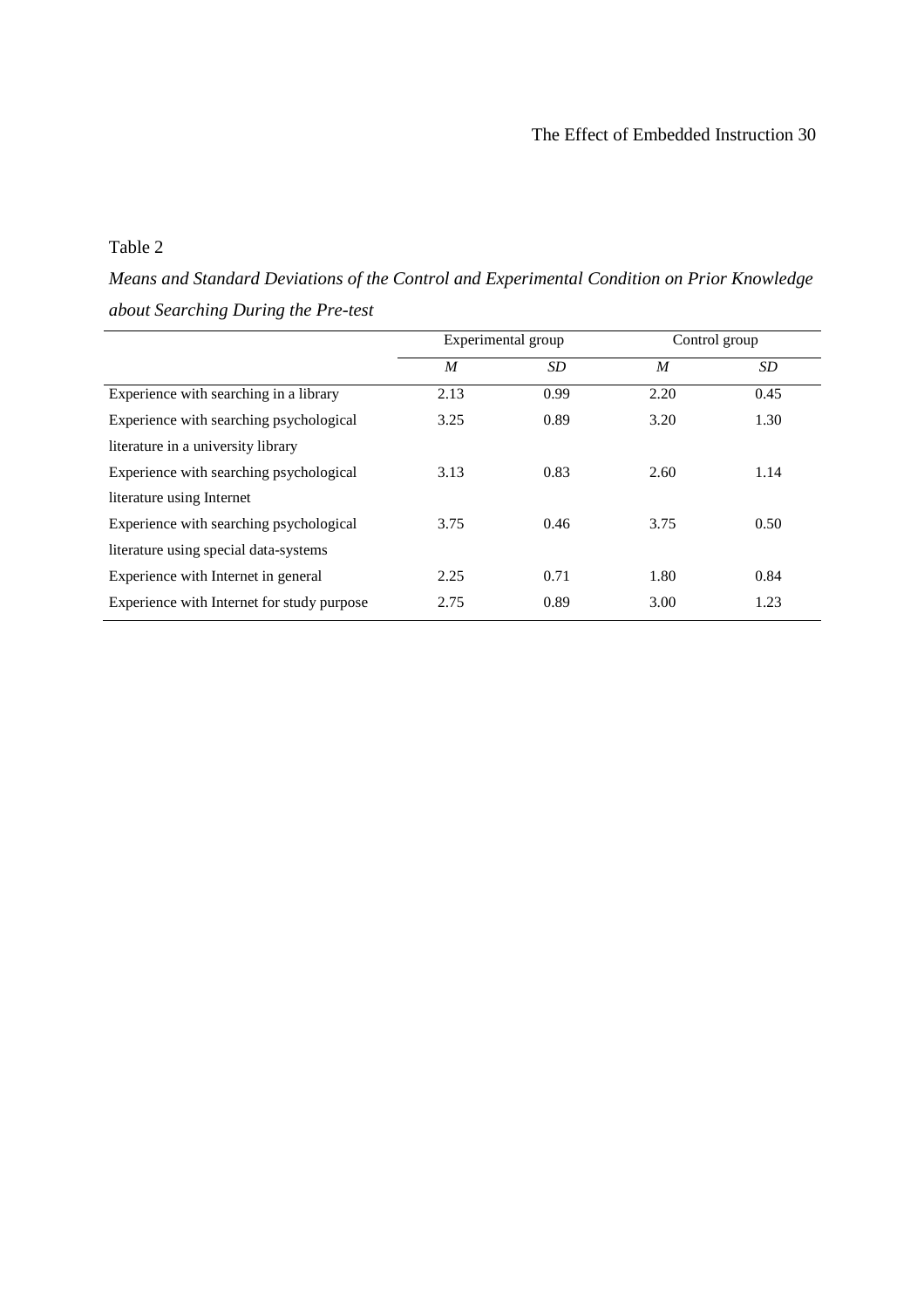# Table 3

*Means and Standard Deviations of the Control and Experimental Condition on the Reported Regulation during the Pre-test* 

|                     |      | Experimental group | Control group |      |  |
|---------------------|------|--------------------|---------------|------|--|
|                     | M    | SD                 | M             | SD   |  |
| Self regulation     | 2.29 | 0.80               | 2.76          | 0.52 |  |
| External regulation | 3.43 | 0.82               | 3.48          | 0.54 |  |
| No regulation       | 2.40 | 1.18               | 2.60          | 1.09 |  |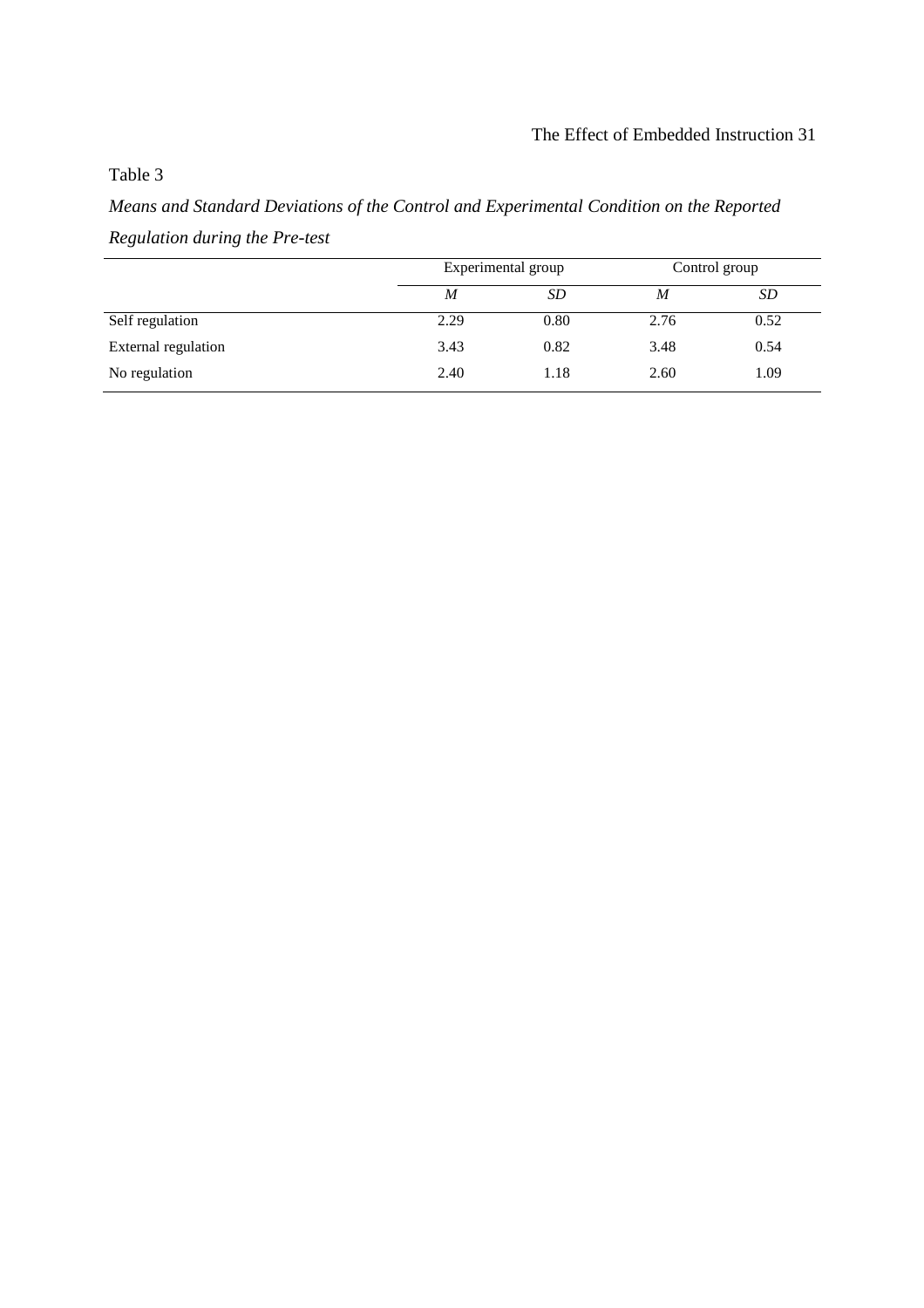# Table 4

*Differences in Time Invested in the Constituent Skills between Students of the Experimental and Control Group in Percentage of Time* 

|                            | Experimental $(n = 8)$ |       |           |       | Control $(n=5)$ |           |           |       |
|----------------------------|------------------------|-------|-----------|-------|-----------------|-----------|-----------|-------|
|                            | pre-test               |       | post-test |       | pre-test        |           | post-test |       |
|                            | M<br><b>SD</b>         |       | M         | SD    | M               | <b>SD</b> | M         | SD.   |
| Define problem             | 3.59                   | 1.13  | 5.02      | 2.16  | 5.78            | 1.75      | 6.33      | 3.20  |
| Search information         | 15.74                  | 9.99  | 16.13     | 5.05  | 19.72           | 6.23      | 17.01     | 19.39 |
| Scan information*          | 35.23                  | 20.68 | 35.32     | 17.60 | 37.03           | 7.89      | 22.04     | 14.09 |
| Process information        | 23.99                  | 21.92 | 13.65     | 16.02 | 5.38            | 6.42      | 15.11     | 10.12 |
| Organize and present info. | 21.46                  | 11.40 | 29.88     | 22.59 | 32.10           | 9.32      | 39.51     | 24.29 |

 $*p < .05$  (significant after the instruction)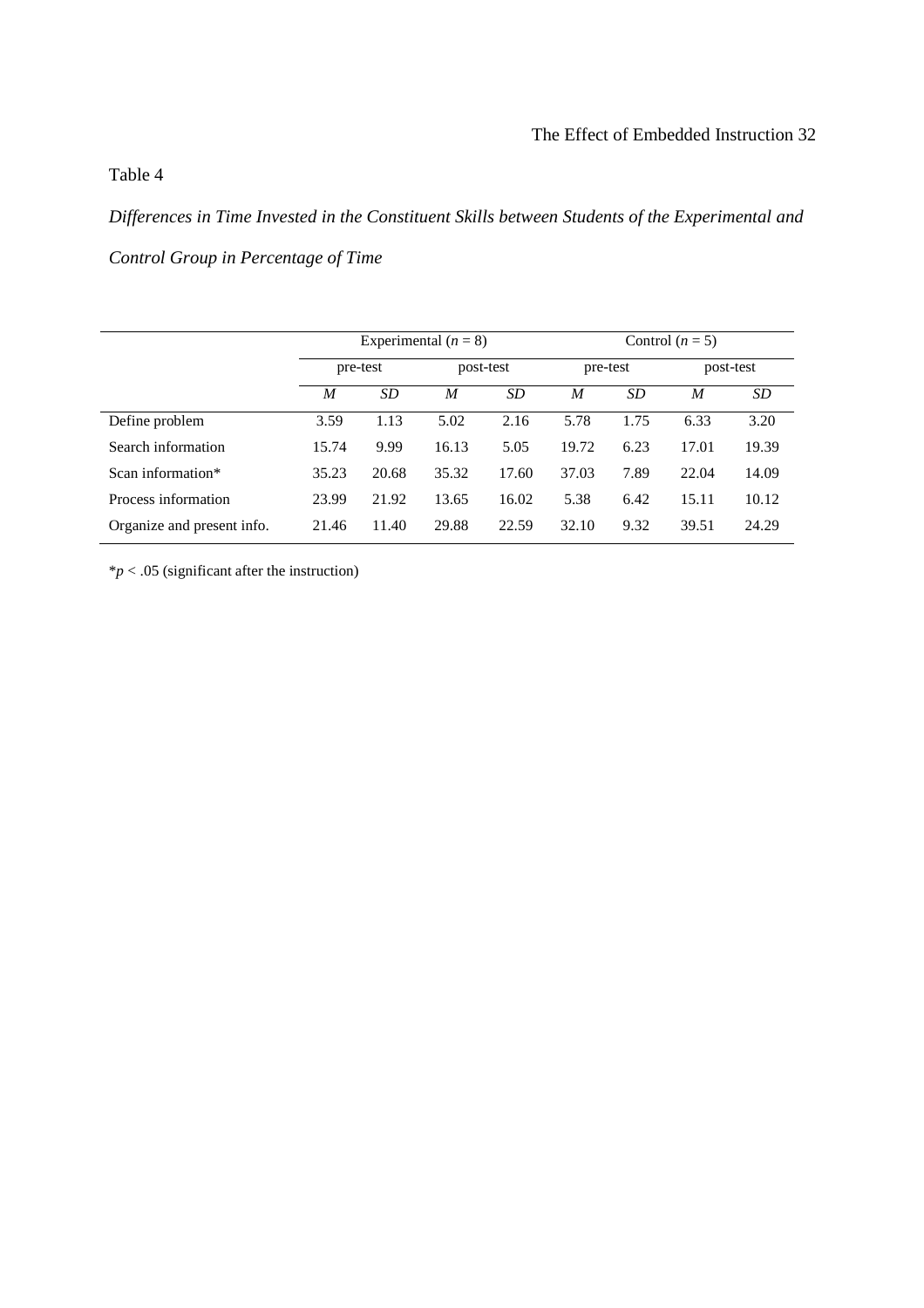# Table 5

*Number of Times a Skill was performed by Students of the Experimental and Control Condition* 

|                                               | Experimental      |                   |           |      | Control  |           |           |           |
|-----------------------------------------------|-------------------|-------------------|-----------|------|----------|-----------|-----------|-----------|
|                                               |                   | Pre-test          | Post-test |      | Pre-test |           | Post-test |           |
|                                               | $\boldsymbol{M}$  | SD                | M         | SD   | $\cal M$ | $\cal SD$ | $\cal M$  | $\cal SD$ |
| Define problem                                | $\overline{1.00}$ | $\overline{0.00}$ | 1.00      | 0.00 | 1.00     | 0.00      | 1.00      | 0.00      |
| - Read task                                   | 1.75              | 1.04              | 1.88      | 0.84 | 1.20     | 0.45      | 1.60      | 0.89      |
| -Concretize problem                           | 1.13              | 0.84              | 0.75      | 0.46 | 0.80     | 0.84      | 1.20      | 0.45      |
| - Activate prior knowledge                    | 0.25              | 0.46              | 0.13      | 0.35 | 0.40     | 0.89      | 0.40      | 0.55      |
| - Clarify task requirements                   | 0.25              | 0.46              | 0.13      | 0.35 | 0.20     | 0.45      | 0.60      | 0.89      |
| <b>Search information</b>                     | 6.00              | 1.31              | 6.88      | 2.59 | 5.60     | 1.95      | 4.80      | 1.48      |
| $-$ Use table of contents (book) <sup>*</sup> | 2.25              | 2.12              | 2.25      | 1.83 | 2.20     | 2.49      | 0.40      | 0.89      |
| $-$ Use index (book)                          | 2.38              | 2.62              | 1.63      | 2.77 | 2.40     | 2.70      | 3.40      | 1.34      |
| - Derive search terms (internet)              | 1.50              | 2.51              | 2.50      | 2.51 | 0.00     | 0.00      | 1.60      | 3.05      |
| - Judge search results                        | 3.13              | 5.41              | 4.50      | 5.83 | 0.60     | 0.89      | 3.80      | 5.93      |
| <b>Scan information</b>                       | 6.00              | 1.93              | 8.00      | 2.98 | 4.80     | 1.48      | 4.80      | 1.48      |
| $-$ Scan text $*$                             | 19.75             | 14.91             | 19.25     | 6.67 | 15.60    | 7.73      | 8.00      | 4.12      |
| $-$ Judge scanned information $*$             | 18.63             | 15.83             | 15.00     | 4.17 | 15.00    | 11.51     | 6.80      | 5.02      |
| -Elaborate on content                         | 12.50             | 11.05             | 11.38     | 3.38 | 11.00    | 11.25     | 6.60      | 7.02      |
| <b>Process information</b>                    | 2.25              | 2.25              | 1.50      | 1.60 | 1.40     | 1.14      | 2.25      | 2.22      |
| - Read                                        | 10.13             | 11.31             | 2.38      | 3.25 | 2.00     | 2.12      | 3.60      | 2.19      |
| -Elaborate on content                         | 8.25              | 8.63              | 3.25      | 4.06 | 3.20     | 4.09      | 4.40      | 2.70      |
| - Judge processed information                 | 6.38              | 6.52              | 2.75      | 4.98 | 3.00     | 3.54      | 2.40      | 1.52      |
| Organize and Present info.                    | 1.25              | 0.46              | 2.75      | 2.31 | 1.80     | 1.48      | 3.00      | 2.16      |
| -Formulate problem                            | 0.25              | 0.46              | 0.00      | 0.00 | 0.40     | 0.55      | 0.00      | $0.00\,$  |
| $-$ Outline the product                       | 1.63              | 1.19              | 1.00      | 1.00 | 1.20     | 1.10      | 1.00      | 1.20      |
| - Structure the product                       | 3.38              | 3.34              | 4.75      | 3.73 | 3.60     | 4.98      | 5.60      | 5.03      |
| - Formulate text                              | 7.63              | 5.21              | 12.00     | 5.56 | 7.20     | 5.31      | 13.60     | 13.53     |
| -Elaborate on content                         | 4.00              | 3.93              | 6.50      | 4.90 | 3.20     | 2.05      | 7.60      | 6.80      |

 $*p < .05$  (significant after the instruction)